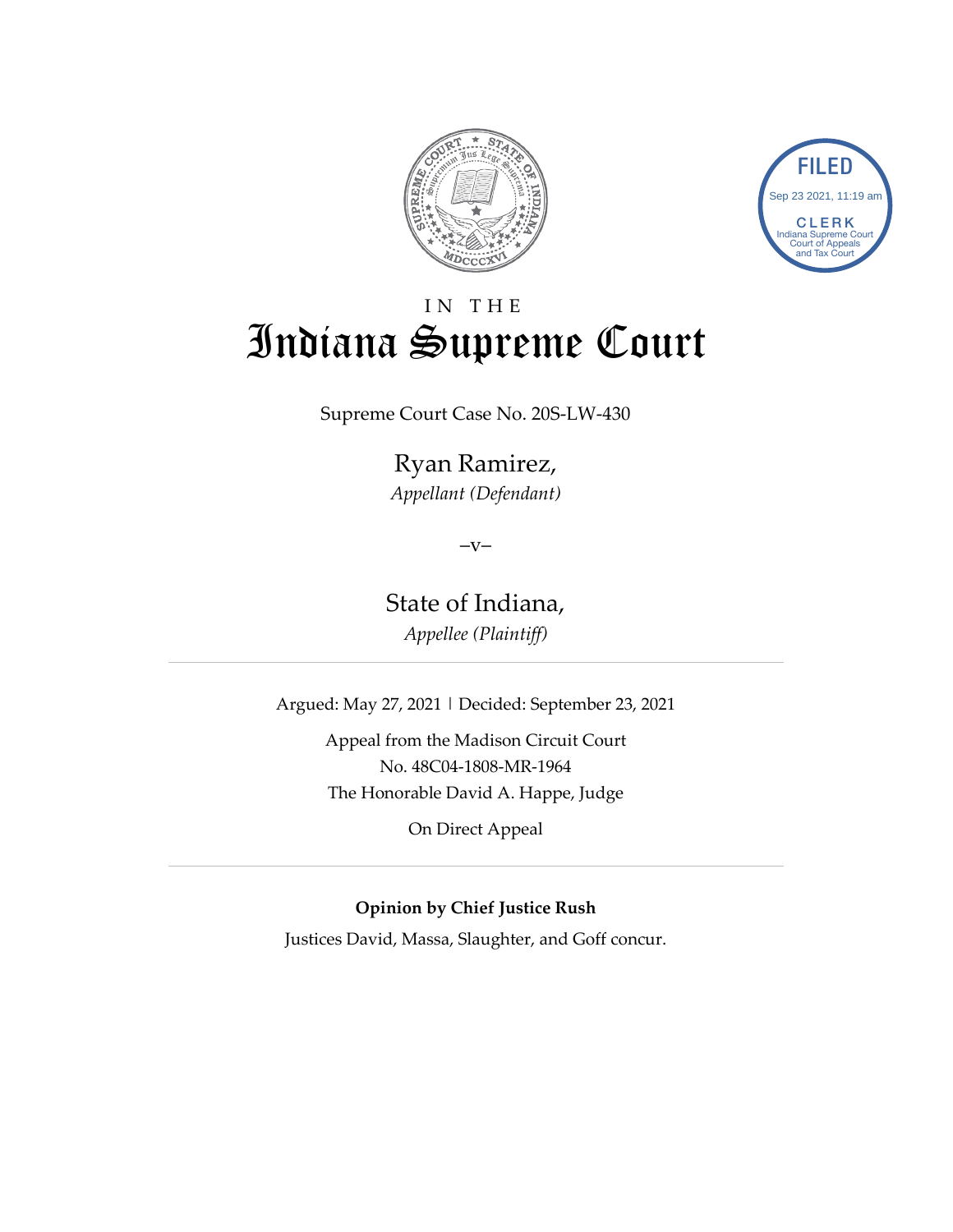#### **Rush, Chief Justice.**

A jury convicted Ryan Ramirez of murdering twenty-three-month-old P.H. and neglecting three-year-old R.H., resulting in serious bodily injury. After finding two statutory aggravators beyond a reasonable doubt, the jury recommended life imprisonment without the possibility of parole for the murder conviction; and the trial court adopted that recommendation. In this direct appeal, Ramirez now argues multiple trial-court errors in admitting certain evidence, excluding other evidence, and giving a supplemental jury instruction. He also challenges his life without parole sentence. We conclude that none of the alleged errors warrant reversal and affirm in all respects.

## **Facts and Procedural History**

Kayla Hudson met and began dating Ryan Ramirez in January of 2018. Two months later, Hudson and her toddlers, R.H. and P.H., moved with Ramirez into a room at the Red Roof Inn.

Klarissa Manuel babysat for Hudson's toddlers every day and, as Hudson and Ramirez's relationship progressed, noticed the children coming to her with injuries. R.H. would be covered in bruises on his arms, legs, back, and the back of his neck where it looked like he had either been hit or grabbed. And R.H. became very protective of P.H., getting in front of her whenever anyone tried to pick her up. On one occasion, Manuel watched Ramirez hit R.H. in the head with a wiffle ball bat. She also saw that the children were afraid of Ramirez and worried Ramirez was abusing them.

Around June, Ramirez quit working due to an injury and took over watching R.H. and P.H. while Hudson worked, spending a lot of time alone with the toddlers. He often took them over to his parents' house where he spent the days and some nights.

That summer, Hudson observed her children's physical condition deteriorating and saw they were scared of Ramirez. She noticed R.H. had bruising and black eyes, while P.H. had bruising on her stomach and arms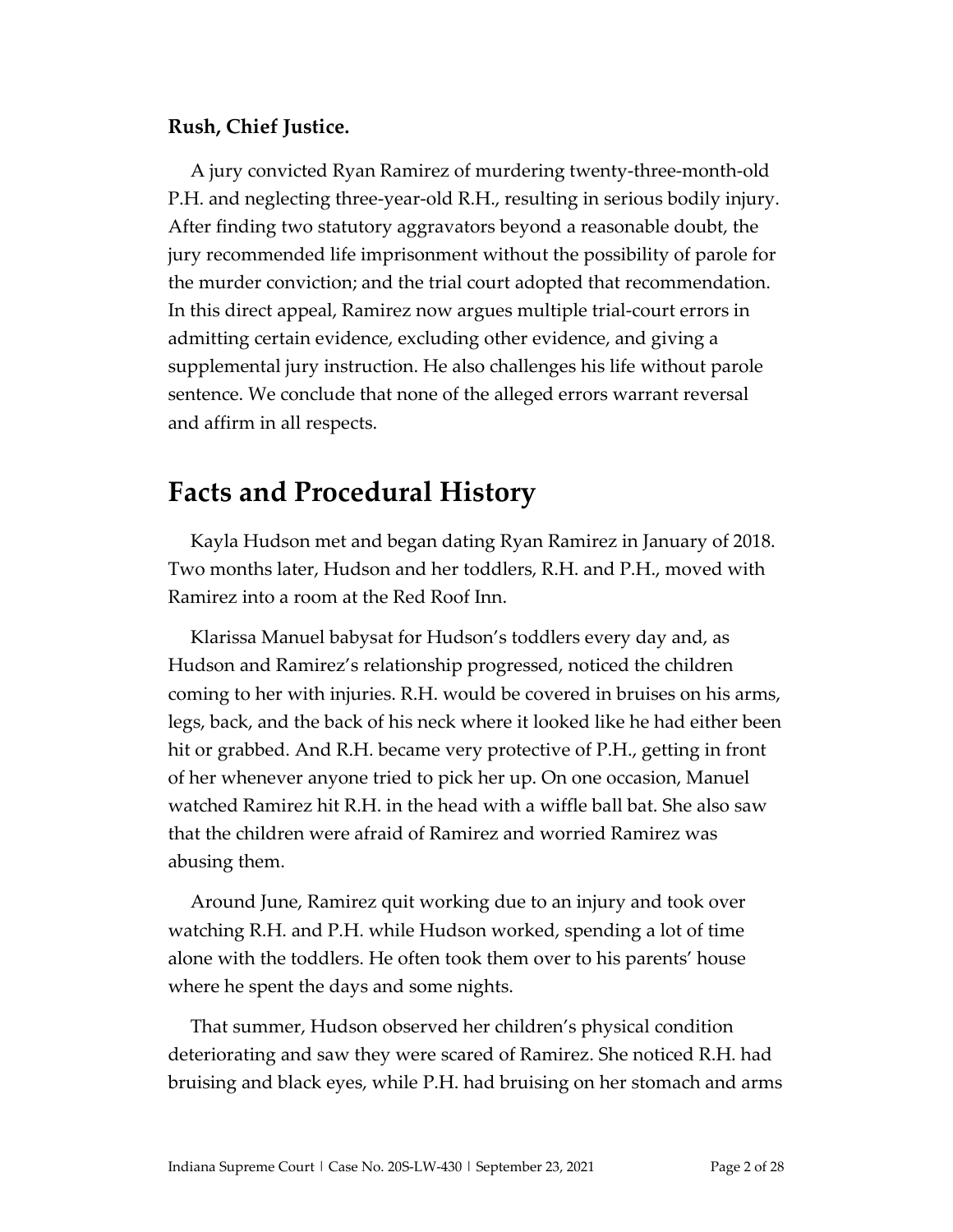and bruises that looked like fingerprints covering her leg. Hudson confronted Ramirez and suggested finding another babysitter to watch the toddlers; but he just accused her of not trusting him, so Hudson didn't press further.

On July 27, in the early evening, Ramirez dropped Hudson off at work. P.H. was alert and told Hudson, "I love you." Ramirez then took the children to his parents' home. When Hudson got off work at 10:46 p.m. and called Ramirez to pick her up, he told her he was changing P.H.'s diaper. When Ramirez showed up fifteen minutes later, P.H. appeared to be asleep in her car seat. Ramirez carried her into the hotel and placed her in her Pack 'n Play while Hudson brought R.H. inside.

Hudson noticed that R.H. had new bruises on his arms and leg and a black eye. So, she went to Walmart to purchase bruise cream and tea bags to cover the bruises and reduce the swelling. When Hudson returned, she applied the cream and a tea bag, put R.H. to bed, and left again—without checking on P.H.—to pick up fast food and cigarettes. And when she returned again, she ate, smoked a cigarette, and watched Netflix with Ramirez on his phone before going to sleep.

When Hudson finally checked on her toddler daughter at 6:00 a.m., P.H. was cold and stiff. Hudson started screaming, and Ramirez told her to be quiet and "that it was okay." Hudson took P.H. to the bathroom, where she tried to wake her by splashing water on her. Hudson and Ramirez next tried to give CPR to P.H. When that didn't revive her, Hudson told Ramirez she was going to take P.H. to the hospital. But Ramirez cautioned her that they needed to get their "story straight." Hudson felt like Ramirez "had done something" and wanted her "to back him up." Neither Ramirez nor Hudson called 911. Ramirez took R.H. to his parents' house, while Hudson drove P.H. to the hospital.

Dr. Soper examined P.H. in the emergency room after Hudson carried her in. He was unable to resuscitate her and couldn't place a breathing tube down her throat because rigor mortis had set in. Dr. Soper also observed livor mortis—blood and fluids settling from P.H. having been laid on her back shortly before or after she died and remaining in that position for some time.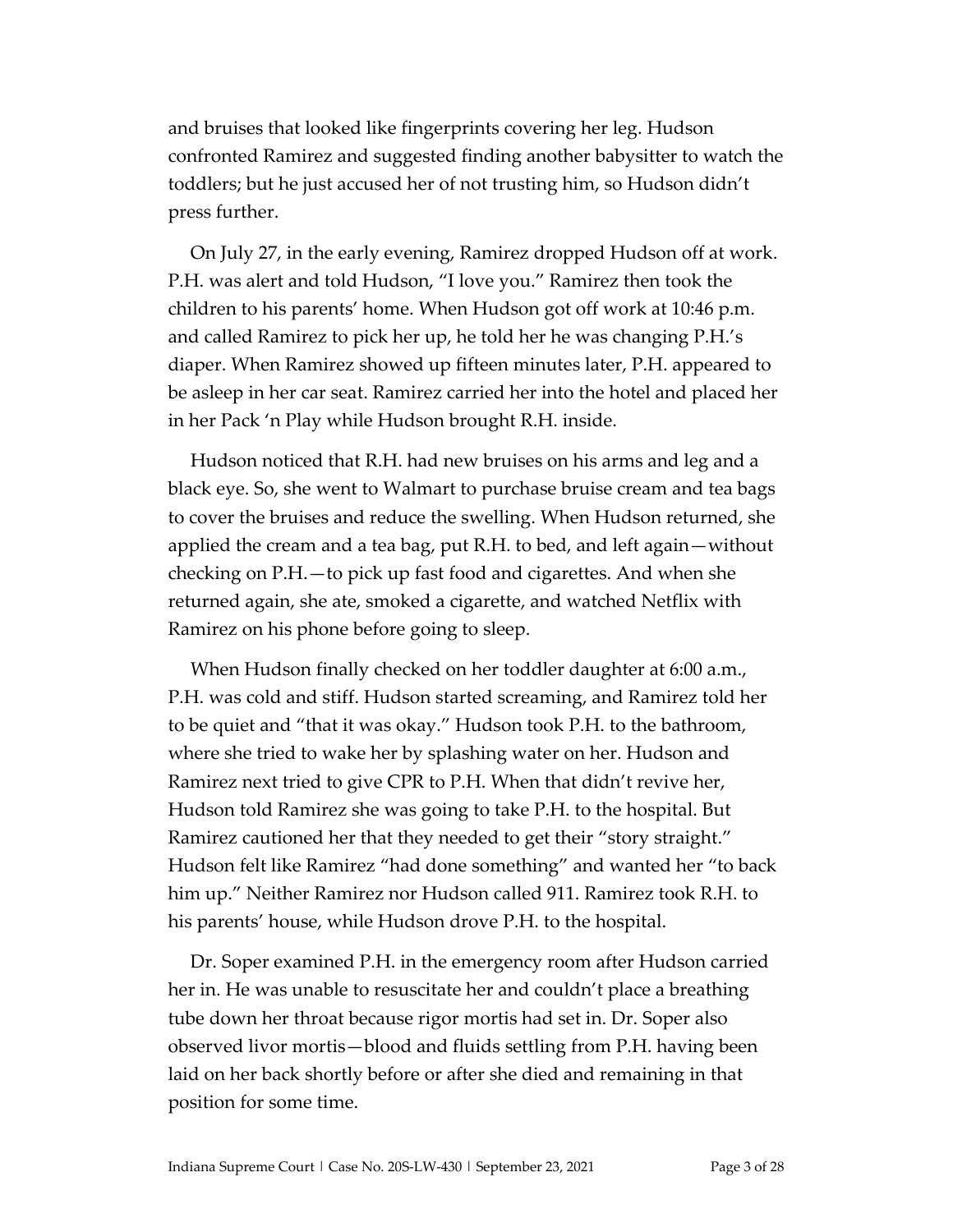Dr. Smith, a pathologist, conducted P.H.'s autopsy. He testified that P.H. exhibited a skull fracture, a large scalp hemorrhage, and bleeding due to trauma in her brain. Her body was covered with numerous bruises; her liver was torn in two places due to a severe impact to the front of her abdomen; and almost half the blood in her body was found in her abdominal cavity. Dr. Smith said that a person would die within hours from that kind of internal bleeding, and he determined that P.H.'s ultimate cause of death was "multiple blunt force injuries" with liver lacerations and intra-abdominal hemorrhage. The Madison County Deputy Coroner concluded that the manner of P.H.'s death was homicide.

R.H. was later taken from Ramirez's parents' house to the hospital, where Dr. Pugh, an E.R. physician, examined him. R.H. had raccoon eyes, meaning bruising to his eye sockets; bleeding in the white of his left eye; bruises of different ages; and a distended abdomen that, along with elevated liver enzymes, raised a concern about possible internal injuries. Dr. Pugh found that R.H.'s distended abdomen and elevated enzymes were caused by injuries that occurred less than a week earlier. He concluded R.H.'s injuries were caused by child abuse and transferred him to Riley Children's Hospital.

At Riley, Jamie Haddix, a forensic medical examiner, evaluated R.H. and found abrasions on his genitals, which she testified were consistent with trauma. Dr. Thompson, a child abuse pediatrician at Riley, also evaluated R.H. after receiving a call from his Department of Child Services (DCS) caseworker requesting an evaluation. Dr. Thompson determined that R.H. had extra fluid in his abdominal cavity and a cyst on his liver, along with a broken arm and a broken rib. In total, he had four fractures in different stages of healing. She further observed bruising on R.H.'s genital area, places on R.H.'s head where it looked like his hair had been pulled out, and injuries inside his ear. Like Dr. Pugh, Dr. Thompson concluded that R.H.'s injuries were consistent with child abuse—not selfinflicted.

Police later obtained a search warrant to photograph/videotape Ramirez's parents' property. While executing the warrant, Detective Stanton with the Anderson Police Department noticed a security camera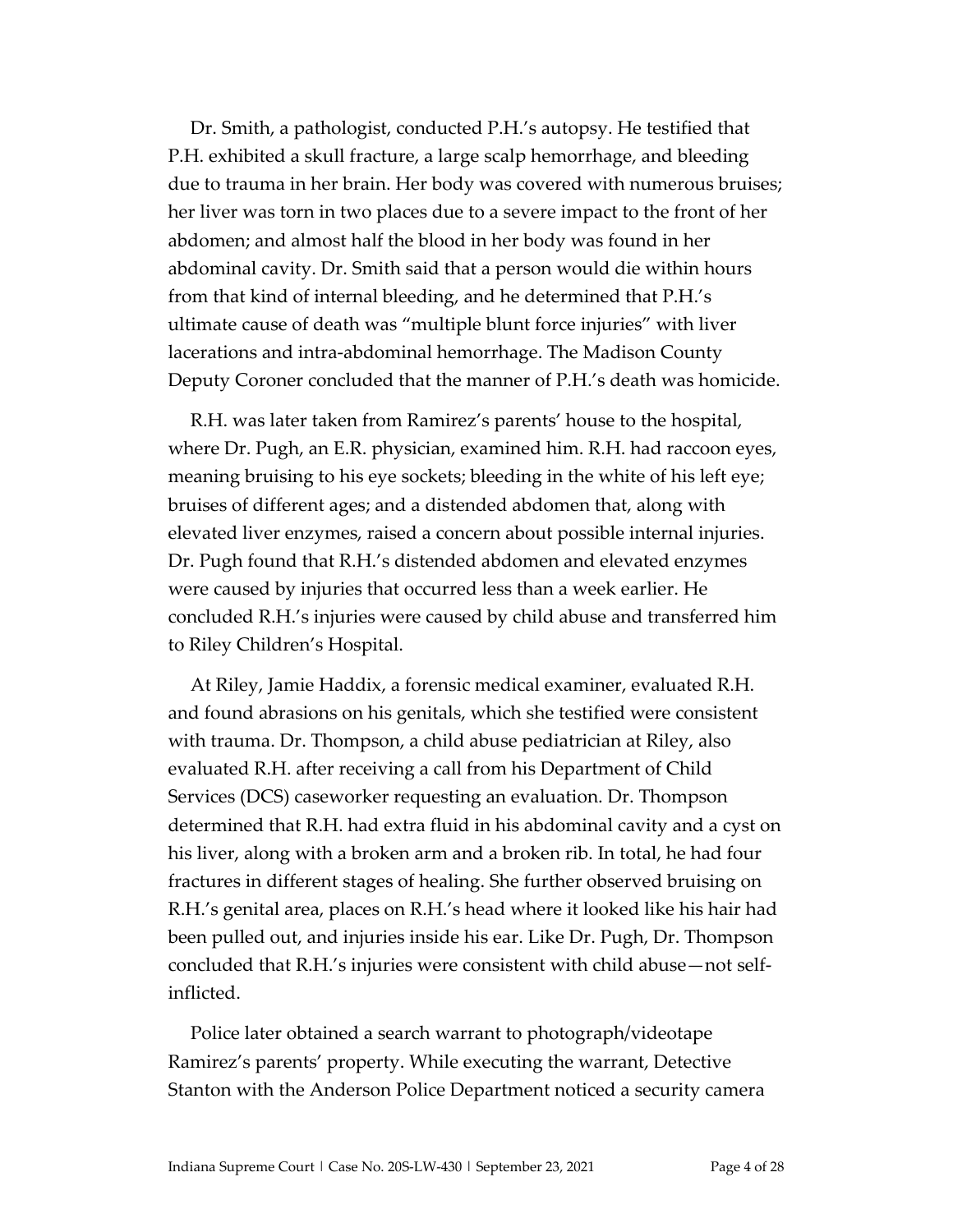on the outside of the front of the house. Then, as the officers passed through the living room, Detective Stanton noticed a computer monitor underneath a table. On the monitor, the detective saw live video of the house's driveway with a police vehicle parked on it, though the date and time stamps were off. After noticing the monitor was attached to a recording device, Detective Stanton seized the recorder but obtained a search warrant before examining its contents.

The surveillance system footage showed Ramirez's van pulling up to his parents' driveway, where he's then seen twice making a punching motion into the side of the vehicle R.H. later emerges from. Ramirez then pulls P.H. from the other side of the van, and P.H. rubs her head while she and R.H. follow Ramirez up the driveway. Later, at 10:07 p.m., the video shows Ramirez carrying what appears to be P.H. to the van and then returning to the house. Two minutes later, he walks R.H. to the van, circles it, reaches back to where P.H. was seated, gets in, and drives away.

In the days following P.H.'s death, Ramirez was charged with both murder and neglect of a dependent resulting in serious bodily injury. After the recorder was seized, he claimed that its seizure was unconstitutional and moved to suppress the security system footage, which the trial court denied. He later raised a continuing objection to the video's admission at trial. Ramirez also sought to introduce evidence under Rule 404(b) of Hudson's prior bad acts involving her children, suggesting that her actions had caused their injuries. The trial court denied this request.

During deliberations, the trial court issued a supplemental jury instruction over Ramirez's objection in response to a question from the jury. Fifteen minutes later, the jury found Ramirez guilty on both counts. And it recommended a sentence of life without parole (LWOP) for the murder conviction, finding that the State showed beyond a reasonable doubt that the torture and murder-of-a-child statutory aggravating circumstances were satisfied. Ramirez was sentenced to LWOP for P.H.'s murder along with a consecutive, fourteen-year sentence for neglect of R.H. resulting in serious bodily injury.

Ramirez filed this direct appeal.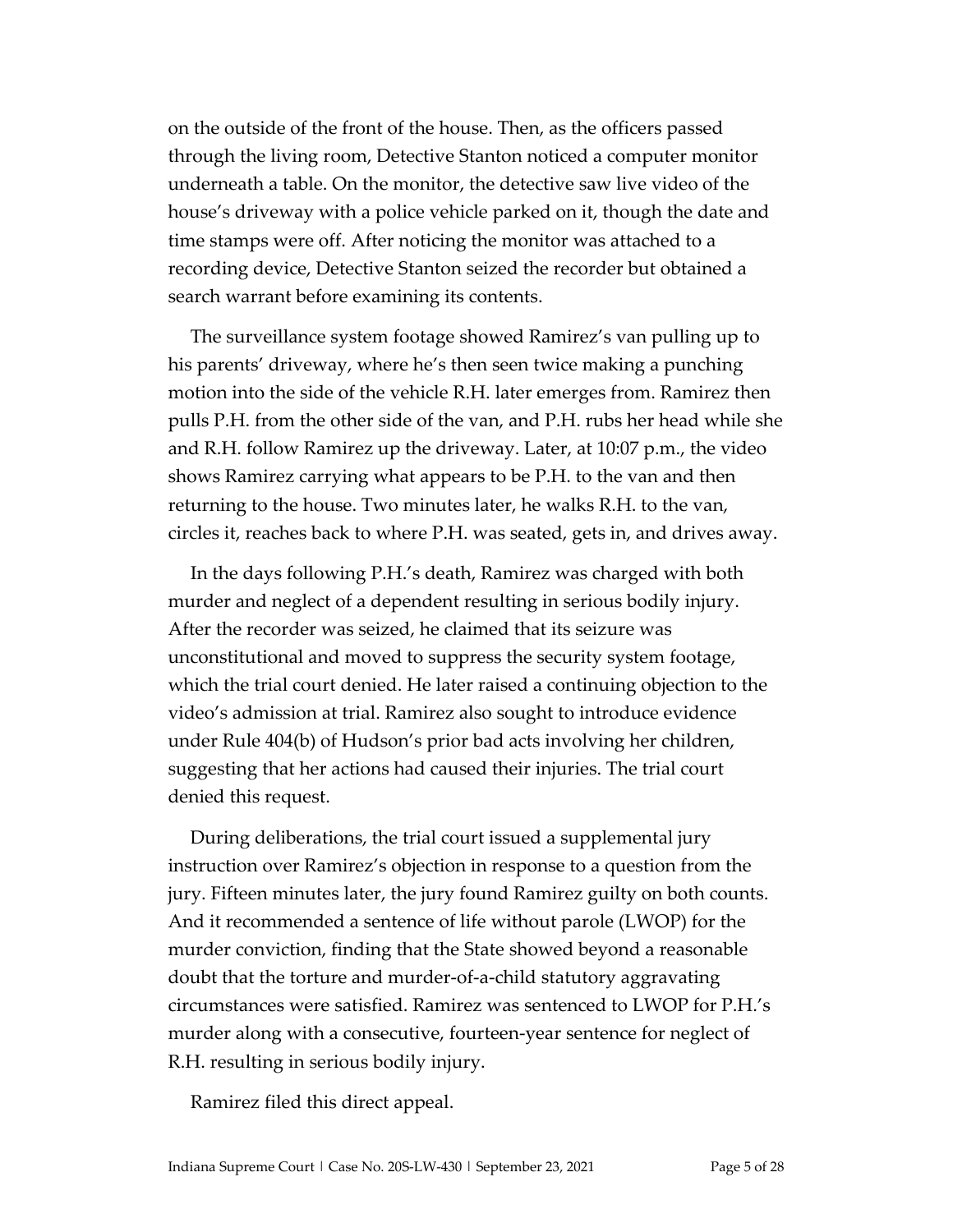## **Discussion and Decision**

Ramirez raises multiple issues on appeal. Regarding admission of the surveillance system footage, we hold that seizing the recorder did not violate the federal or state constitutions. And we conclude the trial court did not abuse its discretion by excluding evidence of Hudson's prior bad acts involving her children, nor were Ramirez's substantial rights affected.

As to the supplemental jury instruction the trial court gave during deliberations, we emphasize that the decision to give a supplemental instruction should be made with great caution. But consistent with Indiana Code section 34-36-1-6, we no longer require an error or legal lacuna—a gap—for a trial court to supplement final instructions in response to a jury's question on a point of law. Thus, the instruction's flawed wording is not reversible error. And Ramirez waived any argument about how the instruction was given.

Finally, we conclude that the statutory LWOP aggravators were sufficiently supported; the sentence did not violate Article 1, Section 16 of the Indiana Constitution; and revision is not warranted under Indiana Appellate Rule 7(B).

# **I. The trial court properly admitted the security camera footage.**

Ramirez first argues the trial court abused its discretion by admitting into evidence footage obtained from the home-security-system recorder detectives seized while executing a warrant to "photograph and/or videotape" his parents' home. While we assess claims relating to admitting or excluding evidence for abuse of discretion, to the extent those claims implicate constitutional issues, we review them de novo. *Carpenter v. State*, 18 N.E.3d 998, 1001 (Ind. 2014). Here, Ramirez claims the evidence shouldn't have been admitted at trial because the recorder's warrantless seizure violated the Fourth Amendment to the United States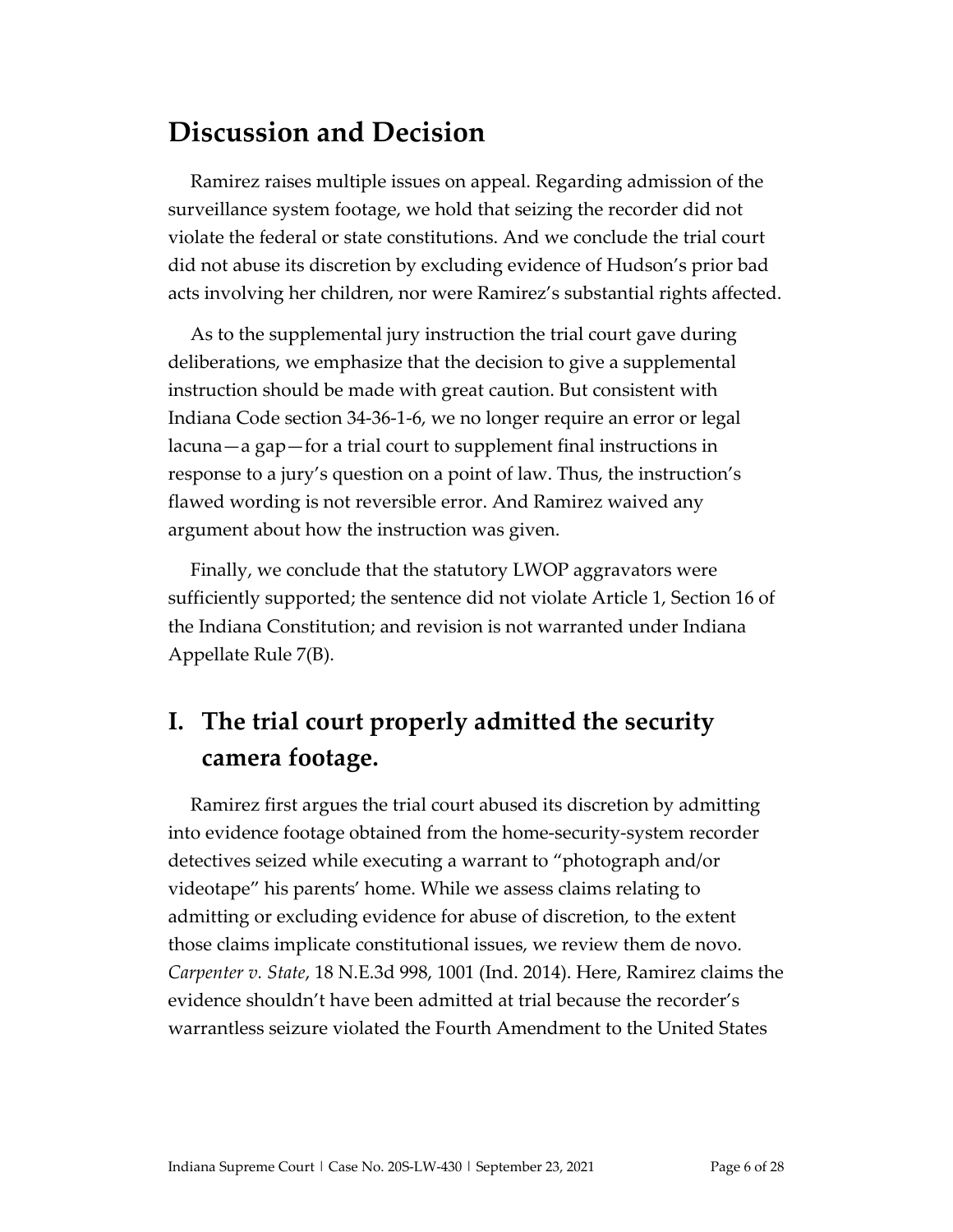Constitution and was unreasonable under Article 1, Section 11 of the Indiana Constitution.[1](#page-6-0)

We conclude the exigent-circumstances exception justified the warrantless seizure of the recorder under the Fourth Amendment, and that under the Indiana Constitution, the seizure was likewise reasonable under the totality of the circumstances. And even if the trial court had abused its discretion, admitting the footage was harmless beyond a reasonable doubt, given the strength and quality of other, independent evidence of Ramirez's guilt.

## **A. Exigent circumstances justified the recorder's seizure under the Fourth Amendment.**

Ramirez argues that exigent circumstances did not justify the recorder's seizure under the Fourth Amendment because nothing indicated the recorder's contents were in danger of being destroyed, given that he was already in custody when the recorder was seized.<sup>[2](#page-6-1)</sup>

The Fourth Amendment to the U.S. Constitution generally prohibits warrantless searches and seizures of personal property "subject only to a few specifically established and well-delineated exceptions." *Katz v. United States*, 389 U.S. 347, 357 (1967). One of those exceptions is when exigent circumstances make law enforcement needs so compelling that a warrantless search or seizure is objectively reasonable, *Carpenter v. United* 

<span id="page-6-0"></span><sup>1</sup> Importantly, Ramirez never challenged the search of the recorder's contents, which was conducted pursuant to a warrant from a neutral magistrate.

<span id="page-6-1"></span><sup>2</sup> In denying Ramirez's suppression motion, the trial court considered the "portable and easily destroyed nature of digital storage media," but it ultimately rested its conclusion on the plainview doctrine. And the State, on appeal, does not argue that the exigent-circumstances exception applied. We nonetheless consider the exception because we may affirm the trial court's ruling on any basis the record supports, even if that theory was not relied upon by the court below. *Benham v. State*, 637 N.E.2d 133, 138 (Ind. 1994).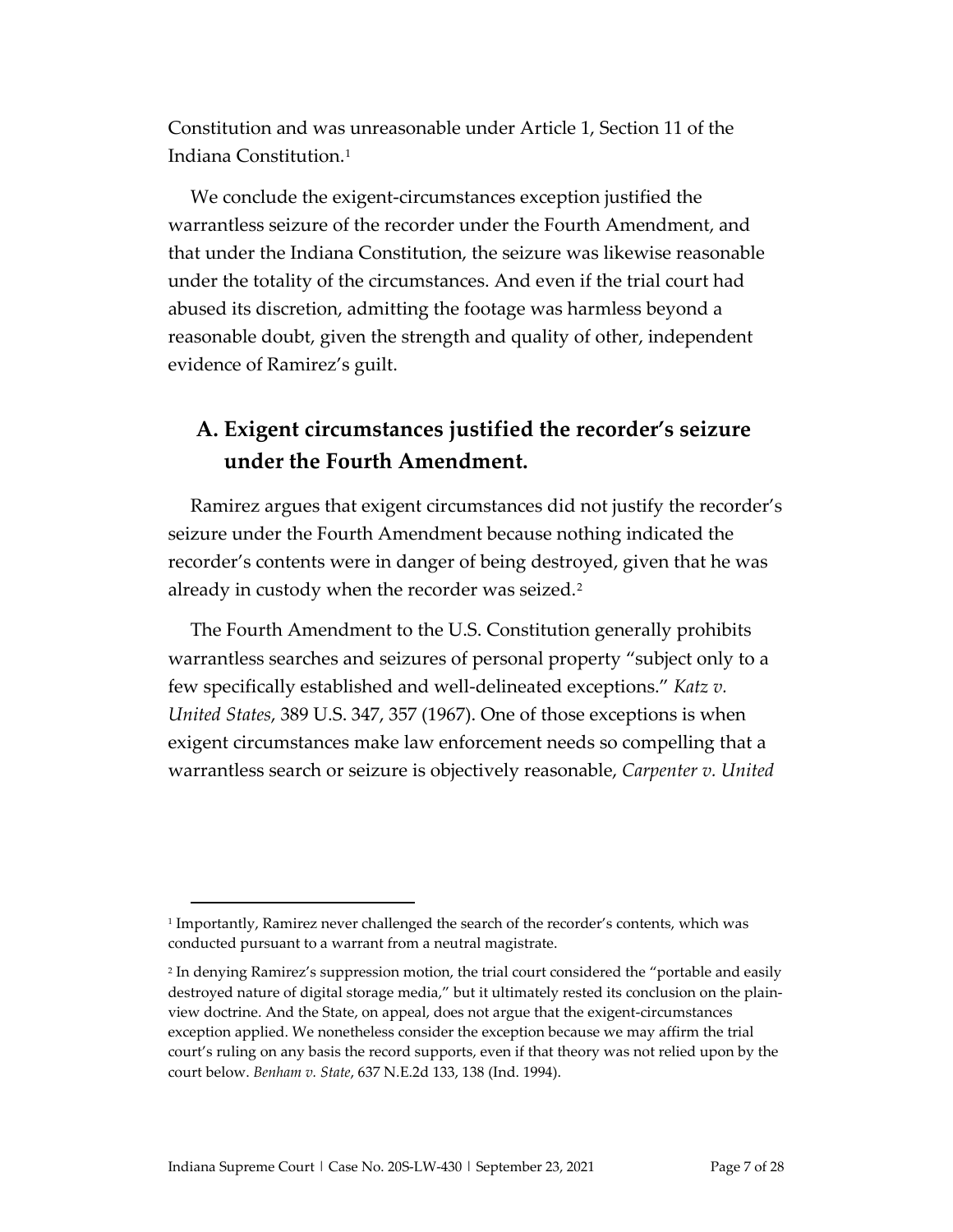*States*, 138 S. Ct. 2206, 2222 (2018)—such as the "imminent destruction of evidence," *Peters v. State*, 888 N.E.2d 274, 278 (Ind. 2008), *trans. denied*.

In determining whether the exigent-circumstances exception applies, courts look to the totality of the circumstances to decide whether police "faced an emergency that justified acting without a warrant." *Missouri v. McNeely*, 569 U.S. 141, 149 (2013). Because a seizure affects only a defendant's possessory interests, whereas a search impacts privacy interests as well, courts have also concluded that a certain exigency may justify a warrantless seizure of a container but not a warrantless search of its contents. *See, e.g.*, *United States v. David*, 756 F. Supp. 1385, 1392–93 (D. Nev. 1991) (concluding that exigent circumstances justified the seizure but not the search of a computer).

Here, under the totality of the circumstances, the detective's belief that the recorder's contents were in danger of being imminently destroyed was objectively reasonable. When the recorder was seized, law enforcement officers were still establishing a timeline of events leading up to P.H.'s death and had reason to believe Ramirez brought P.H. to his parents' house the night before she died. Detective Stanton, who installs security systems, was familiar with the recorder's brand and model. And he testified at trial that, when officers notice a surveillance system that they believe contains evidence, they "try to secure that video as soon as possible to keep somebody from writing over it or erasing it." Officers feared such destruction of evidence could happen here. While executing a warrant to photograph and videotape Ramirez's parents' home, Detective Stanton noticed the surveillance system, which was displaying live video of the home's driveway. Believing the recorder contained "potentially fleeting evidence" that was "clearly critical" to the investigation, the detective secured it while he applied for a search warrant to prevent its contents from being tampered with or destroyed.

The officers did not know at the time that the surveillance system belonged to Ramirez—who was already in custody—and not his parents. Ramirez's parents were present when the officers executed the initial warrant in their home and were asked about the surveillance system once officers realized that it could be valuable to their investigation. Detective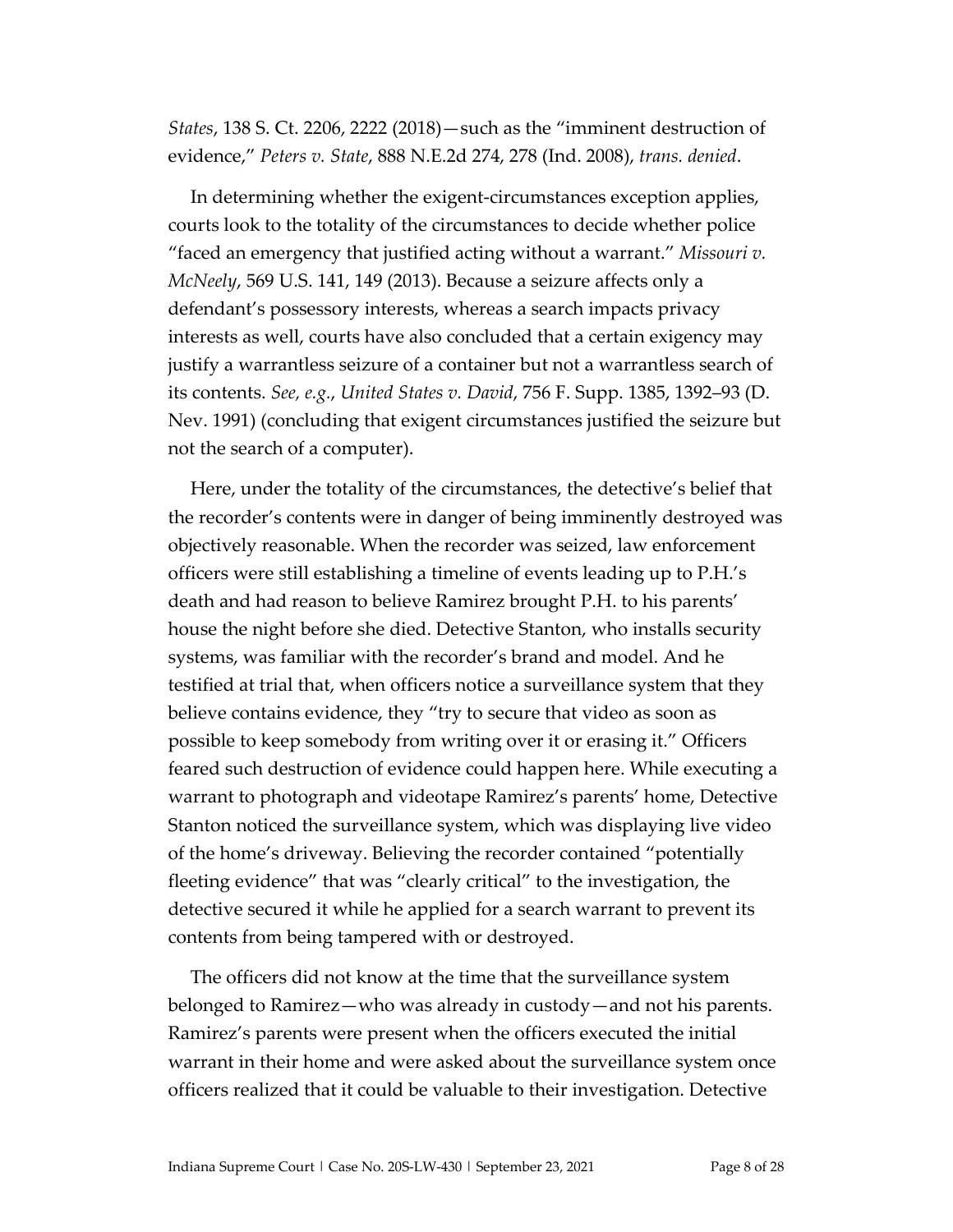Stanton said at the suppression hearing that Ramirez's parents had told him they "didn't know anything about" the recorder and "didn't really know how to use it." But Detective Stanton was not required to take them at their word. He testified that he seized the recorder because he believed it to be "fleeting evidence." He said that, had the officers left Ramirez's parents' house to obtain a warrant for it, they may have returned to discover that "the recorder's no longer there."

If the recorder had been left in the home, Ramirez's parents or anyone else with access to the device—either in person or remotely—could have tampered with it, altering the footage it contained or perhaps even destroying the recorder itself. *See United States v. Turner*, 650 F.2d 526, 528 (4th Cir. 1981) (listing the "ready destructibility" of evidence as a helpful factor in determining whether exigent circumstances existed). So, to prevent the recorder from being "destroyed, taken, [or made] unavailable," the detective decided to seize it until he "could get a search warrant to view" its contents. *See State v. Carroll*, 778 N.W.2d 1, 11–12 (Wis. 2010) (concluding that exigent circumstances justified a detective's continued possession of the defendant's cellphone while he sought a warrant because the incriminating information the phone contained otherwise could have been deleted).

Importantly, Ramirez had already left the recorder in his parents' care, so the intrusion into his possessory interests here was slight. *See United States v. Place*, 462 U.S. 696, 705 (1983) (noting that the "intrusion on possessory interests occasioned by a seizure of one's personal effects can vary both in its nature and extent," such as when a seizure is "made after the owner has relinquished control of the property to a third party"). And Ramirez's privacy interests were not adversely affected, as law enforcement obtained a search warrant before reviewing the recorder's footage. In sum, the State has shown that law enforcement had a compelling need to secure the recorder before obtaining a warrant to search it—making the seizure objectively reasonable and thus justified under the exigent-circumstances exception. *See Carpenter*, 138 S. Ct. at 2222

We now move on to Ramirez's state constitutional claim.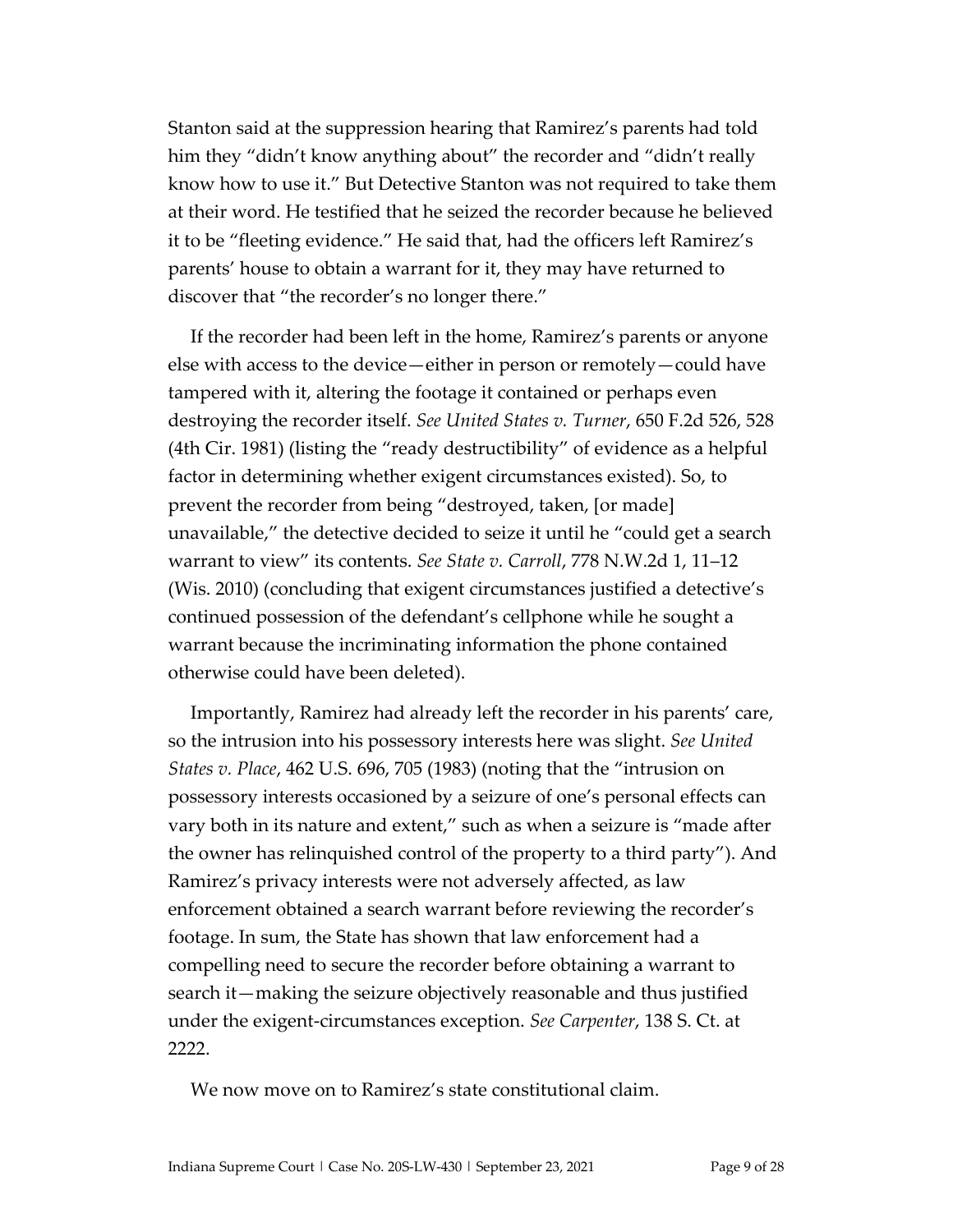### **B. The recorder's seizure did not violate Article 1, Section 11 of the Indiana Constitution.**

Although Article 1, Section 11 of our state's constitution is worded nearly identically to its federal counterpart, we interpret it independently and ask whether the State has shown that a particular search or seizure was reasonable based on the totality of the circumstances. *Hardin v. State*, 148 N.E.3d 932, 942 (Ind. 2020). In doing so, we employ the framework provided in *Litchfield v. State*, 824 N.E.2d 356, 361 (Ind. 2005). We evaluate the reasonableness of a law enforcement officer's search or seizure by balancing three factors: "1) the degree of concern, suspicion, or knowledge that a violation has occurred, 2) the degree of intrusion the method of the search or seizure imposes on the citizen's ordinary activities, and 3) the extent of law enforcement needs." *Id.* at 361.

We begin with the degree of suspicion; and when evaluating this factor, we consider all the information available to the officer at the time of the search or seizure. *Hardin*, 148 N.E.3d at 943. Here, law enforcement had information that Ramirez took the children to his parents' house after dropping Hudson off at work, hours before P.H.'s death. While executing the initial warrant at the property, the officers were still trying to establish a timeline of events leading up to P.H.'s death; and Detective Stanton saw the recorder connected to a monitor displaying live surveillance system footage with a clear view of the home's driveway. He believed the footage to be "clearly critical" to the investigation "to show that Mr. Ramirez might have showed up with the children" and "potentially corroborate that somebody showed up or somebody left at a certain time" by playing back the video recording. Although the system was not actively displaying recorded footage of Ramirez with the children when the recorder was seized, the officers reasonably thought the footage may show the last time P.H. was seen alive. So, the degree of suspicion here was high.

We next consider the "degree of intrusion the method of the search or seizure imposes on the citizen's ordinary activities." *Litchfield*, 824 N.E.2d at 361. And we evaluate this factor from the defendant's perspective. *Hardin*, 148 N.E.3d at 944. In doing so, courts consider the intrusion into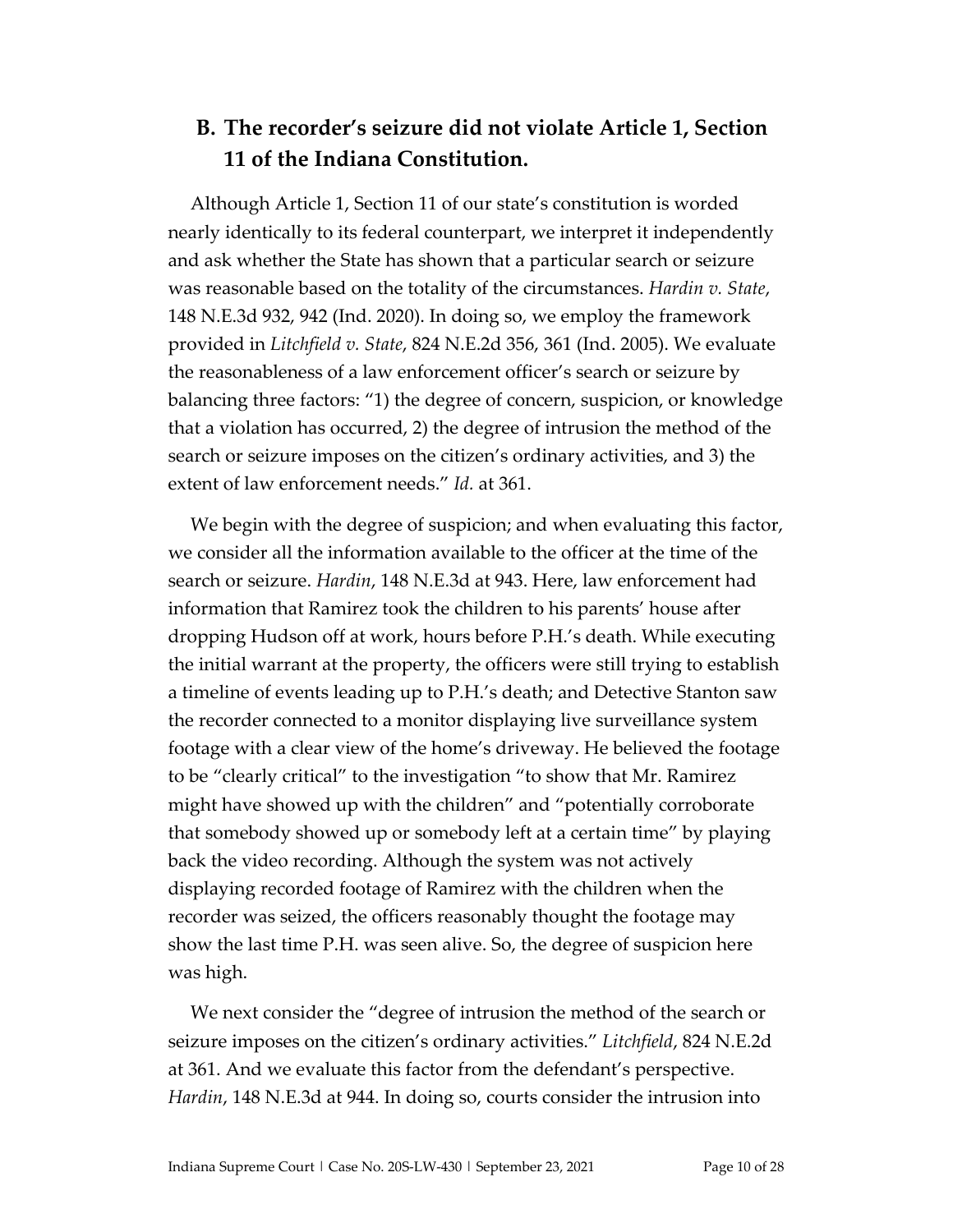both a defendant's physical movements and privacy, focusing on how officers conducted the search or seizure. *Id.* at 944–45. Ramirez was already incarcerated when the recorder was seized, so his physical movements weren't further curtailed. *Id.* at 946; *see also Hobbs v. State*, 933 N.E.2d 1281, 1287 (Ind. 2010). And as we discussed above, Ramirez's privacy interests were not impacted because the officers obtained a search warrant before viewing the recorder's footage. All in all, the degree of intrusion was low.

Finally, we consider the extent of law enforcement needs. *See Litchfield*, 824 N.E.2d at 361. Courts examine not only the needs of officers "to act in a general way," but also officers' needs "to act in the particular way and at the particular time they did." *Hardin*, 148 N.E.3d at 946–47. Detective Stanton believed the footage to be "fleeting evidence" and was concerned that it would be compromised if the officers left Ramirez's parents' house to obtain a warrant. Given that Ramirez's parents were not detained and that the electronically stored footage could have been easily destroyed, the detective's concern was reasonable and law enforcement needs were high.

All three *Litchfield* factors weigh in the State's favor. We thus conclude that seizing the recorder was reasonable under the totality of the circumstances and did not violate Article 1, Section 11 of the Indiana Constitution.

## **C. Admitting the footage was harmless beyond a reasonable doubt because Ramirez's convictions are independently supported by overwhelming evidence.**

Ramirez further argues that, if the recorder was improperly seized, the footage's admission was reversible error because "the footage was key to the State's case." The State responds that, even if the recorder's seizure were unconstitutional, any error in the admission of the recorder's footage was harmless beyond a reasonable doubt. The State claims that, because Ramirez's convictions were supported by "strong independent evidence," the surveillance footage was "merely cumulative of the other properly admitted evidence of Ramirez's guilt." We agree—even if the recorder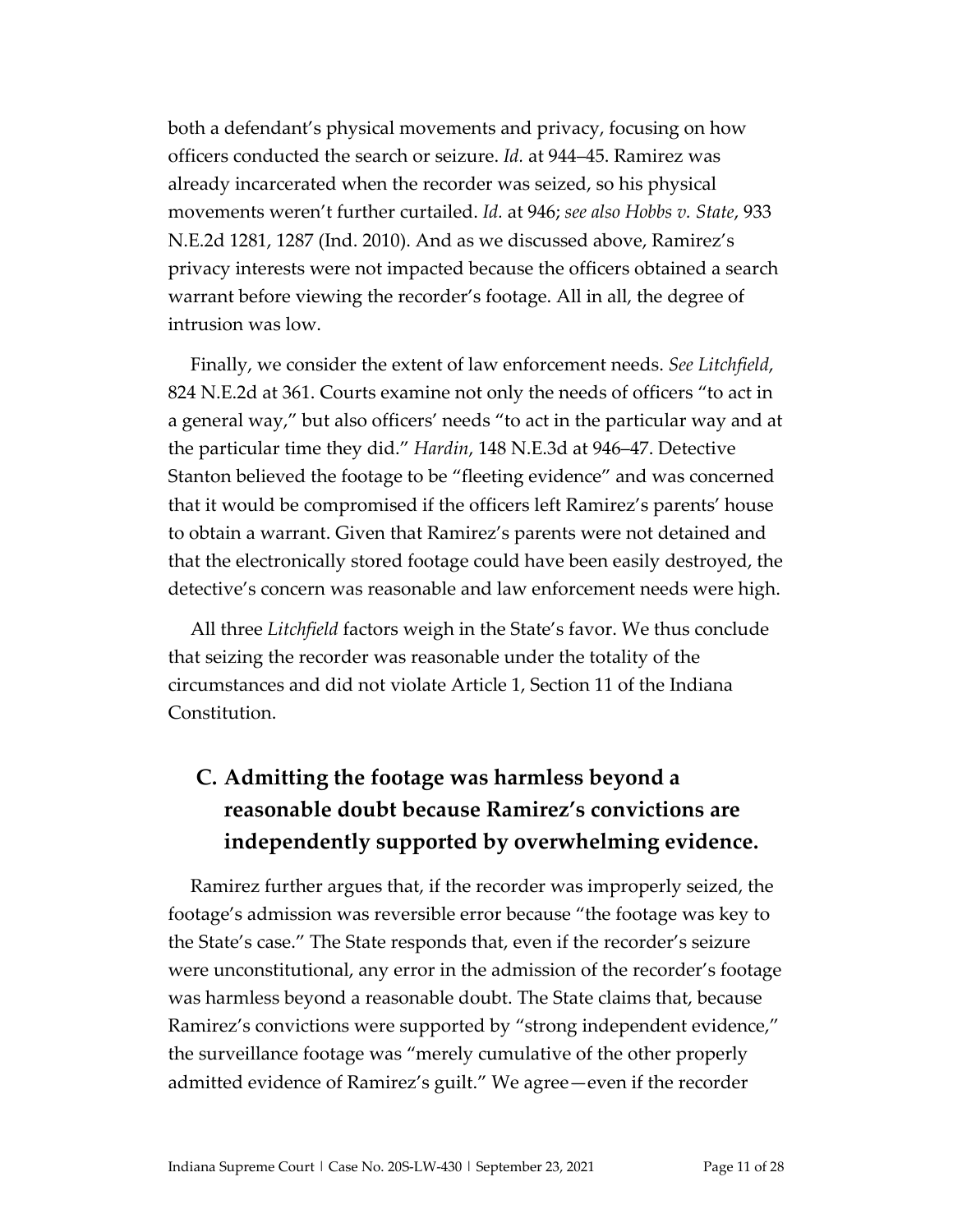had been improperly seized, the admission of its footage was harmless beyond a reasonable doubt.

"We will conclude that a constitutional error resulted in prejudice unless we are 'able to declare a belief that it was harmless beyond a reasonable doubt.'" *Zanders v. State*, 118 N.E.3d 736, 741 (Ind. 2019) (quoting *Chapman v. California*, 386 U.S. 18, 24 (1967)). When determining whether the admission of evidence was harmless, we "first identify the allegedly improper evidence, then evaluate its significance in view of all the other evidence that was properly presented." *Id.* at 743–44.

Though the jury was specifically told it could not consider the footage as evidence of Ramirez's murder charge, it was allowed to consider the video as evidence of his neglect of a dependent charge. And the State claimed that the footage was probative of that offense. During opening argument, the prosecutor told the jury it would see Ramirez "[o]n camera, twice, savagely beating a child" and that the video was "direct evidence" of that crime; during closing argument, the State again referenced the video, saying Ramirez was "punching R.[H.] who we know is in that car seat."

But the surveillance footage, while disturbing, was far from the only evidence supporting Ramirez's convictions. Klarissa Manuel, the children's babysitter, testified that their physical and emotional state changed significantly after Ramirez's arrival. They started showing up with unusual bruises, which became progressively worse. And Manuel said the toddlers were afraid of Ramirez, who she once saw hit R.H. in the head with a wiffle ball bat. That summer, Hudson also noticed that her children feared Ramirez and observed a negative change in their condition. P.H. had bruises that looked like fingerprints, "like somebody had grabbed her leg." And R.H. "would always have black eyes" or bruising on an arm or leg.

As the children's primary caregiver, Ramirez was solely charged with watching them while Hudson worked; and Ramirez—not Hudson watched them during the hours surrounding P.H.'s death. The State's evidence showed that P.H. was alive and alert before Hudson left for work, and Hudson did not check on her daughter after she returned.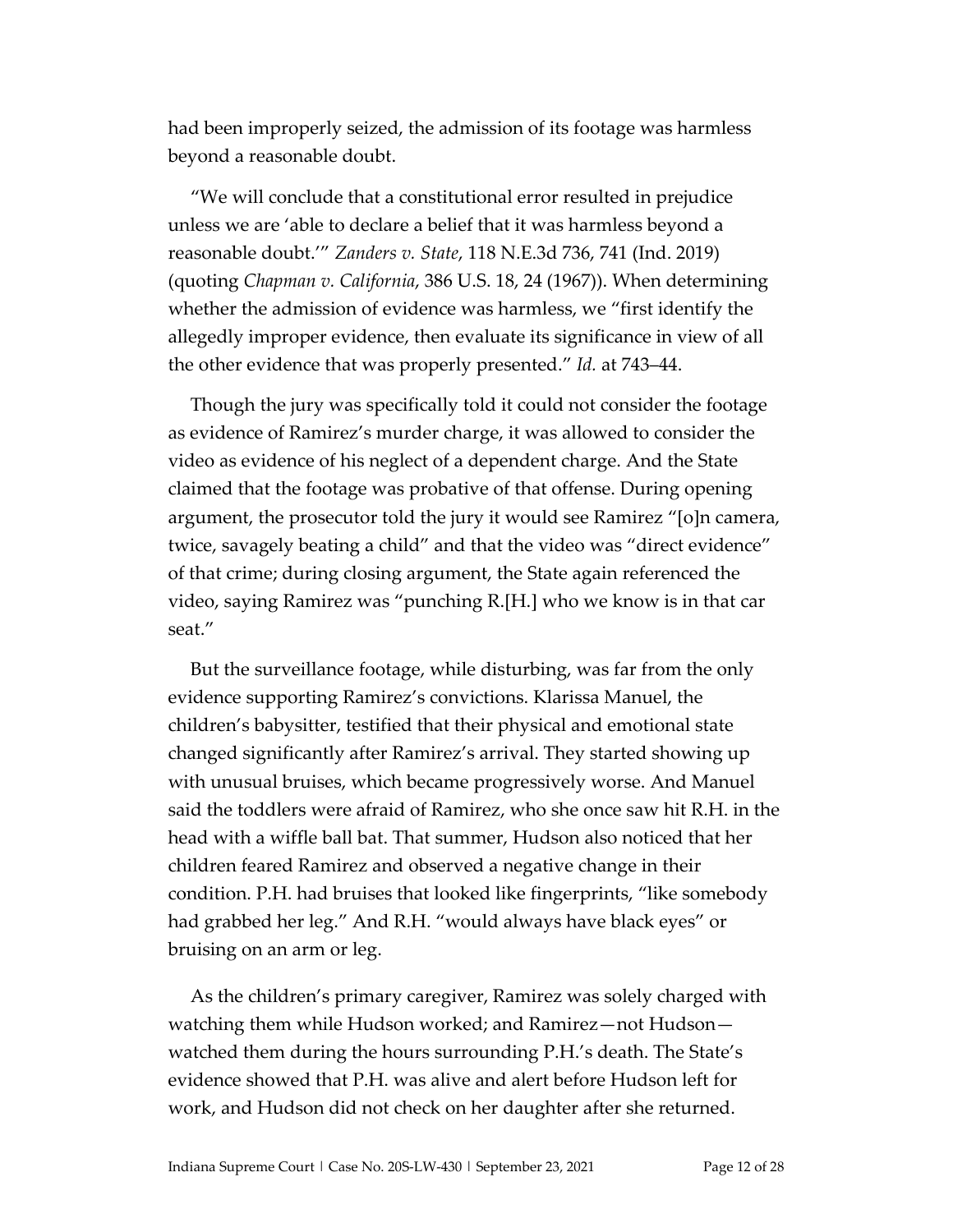Detective Carroll testified that he was able to independently verify Hudson's timeline and whereabouts that evening. The following morning, when Hudson found P.H. dead, she panicked and told Ramirez she was taking her unresponsive daughter to the hospital. But Ramirez told Hudson to be quiet, "that it was okay," and that they needed to get their "story straight."

The State also presented expert testimony that R.H. could not have caused P.H.'s extensive injuries, as Ramirez initially suggested; and R.H.'s injuries were caused by a "[s]ignificant amount of force" and not selfinflicted. By the time P.H. arrived at the emergency room, rigor mortis had already set in firmly enough that a breathing tube could not be inserted down her throat. Livor mortis was also already visible on P.H.'s back, meaning that she had lain on her back for some time after she died. And P.H.'s entire body was covered with various stages of bruising, including bruises consistent with blunt force trauma to her chest. P.H. also suffered blunt force impacts to her extremities; her skull was fractured with a deep scalp hemorrhage. Patches of hair were missing from her head, and she also had injuries all over her face, including hemorrhages in both eyes. Her liver was lacerated in two places, causing her to internally bleed to death within hours.

When R.H. was taken to the hospital, he presented with bruising across his entire body, raccoon eyes, elevated liver enzymes, muscle damage from blunt force trauma, and a distended abdomen. R.H. had petechiae in both eyes, indicating he had undergone significant head trauma or had been strangled. He also had lacerations on his lip and right eyebrow, injuries on the inside of his ear, and abrasions caused by trauma to his testicles and scrotum. X-rays showed R.H. had four fractures in various stages of healing. And, like P.H., he was missing patches of hair. Multiple doctors concluded R.H.'s injuries were caused by child abuse.

Given the strength and overwhelming quantity of other, independent evidence supporting Ramirez's guilt, we conclude that, even if the recorder's seizure had been improper, the footage's admission was harmless beyond a reasonable doubt.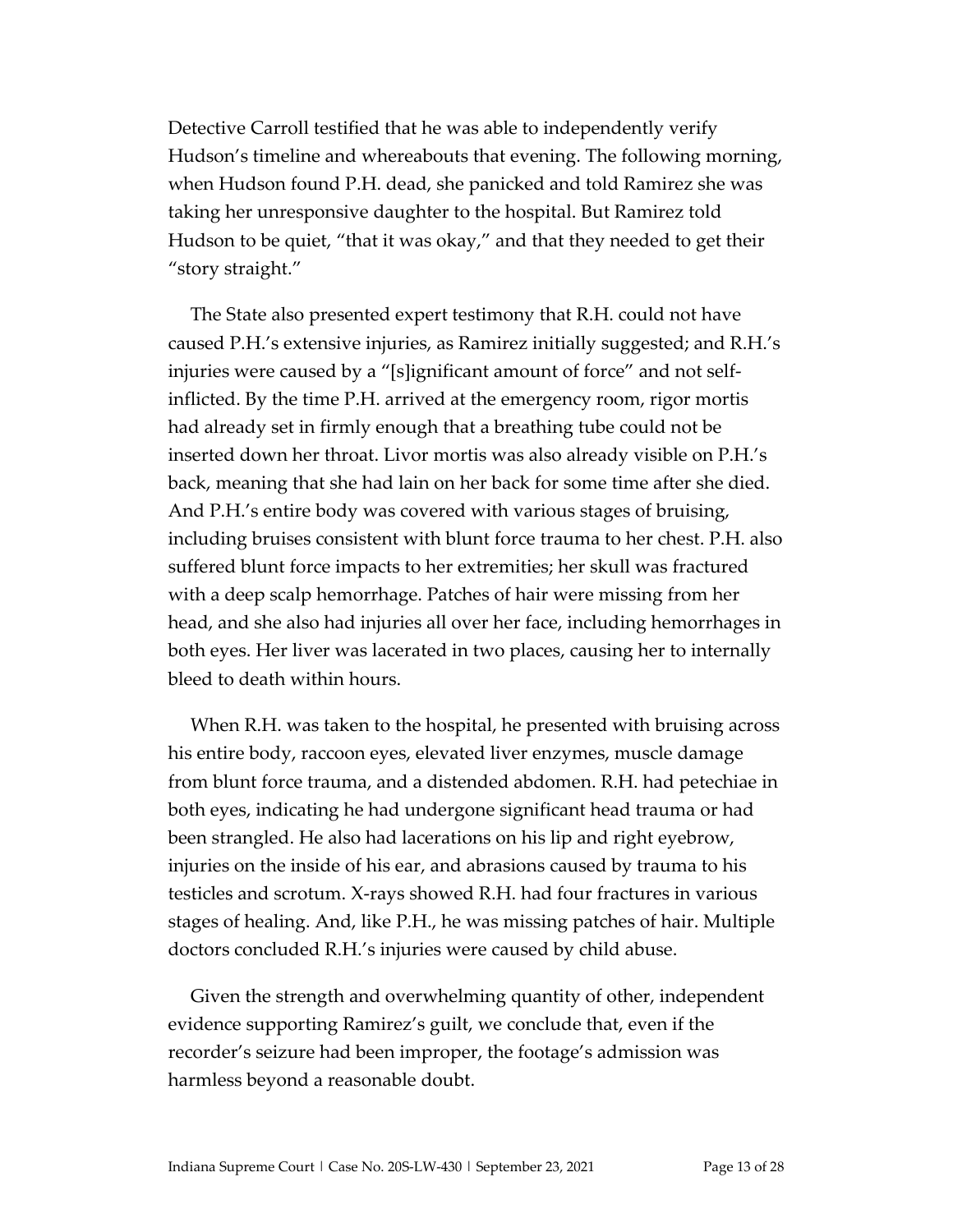We now address Ramirez's assertion that the court improperly excluded certain evidence at trial.

# **II. Any error from the trial court excluding evidence of Hudson's prior bad acts did not prejudice Ramirez's substantial rights.**

Ramirez argues that the trial court abused its discretion when it barred him from introducing evidence of Hudson's prior bad acts involving her children, depriving him of a meaningful opportunity to present a complete defense. We conclude there was no abuse of discretion in excluding the evidence, and any error would have been harmless.

Evidence of an individual's prior bad acts is generally inadmissible "to prove a person's character in order to show that on a particular occasion the person acted in accordance with" that character. Ind. Evidence Rule 404(b)(1). But in a criminal case, this evidence "may be admissible for another purpose" under Rule 404(b)(2), such as proving the identity of the person who committed the alleged offense by showing, for example, they had some sort of unique modus operandi. Evid. R. 404(b)(2); *Garland v. State*, 788 N.E.2d 425, 430 (Ind. 2003).

Before trial, Ramirez asked the trial court to allow him to present three pieces of evidence: (1) evidence of three interactions with DCS; (2) "bruising, poor appearance, and injuries" the children showed before he began dating Hudson; and (3) the fact that Hudson made conflicting statements explaining these injuries. One such injury was a buckle fracture P.H. suffered in 2017—a year before her death. Ramirez specifically argued that this evidence tended to negate his guilt because R.H. had suffered the same type of fracture here. The court preliminarily ruled that the evidence was inadmissible under Evidence Rule 404(b) because no evidence "establishes these are signature crimes or other bad acts that really establish identity in the way that's important." It also concluded that there was not "enough evidence of another appropriate purpose" under the Rule.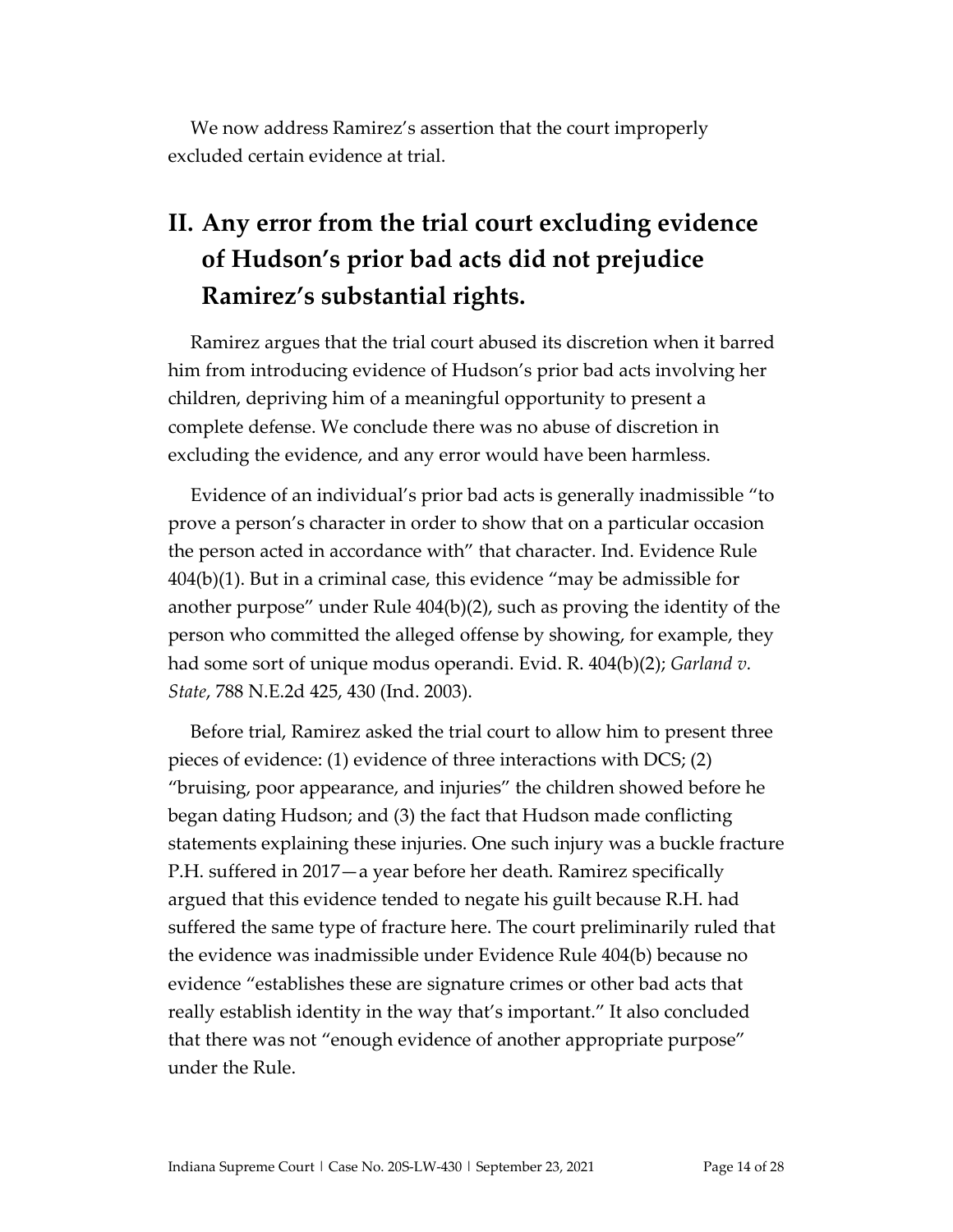We first note that much of the evidence Ramirez wanted to introduce was in fact admitted at trial. Manuel testified that she called DCS three times in the past with concerns about Hudson's parenting. And she described seeing some bruises on the children before Ramirez entered their lives. Ramirez also cross-examined Hudson about her statements to the police explaining her children's injuries, and she admitted to telling a detective that she had "spank[ed] them so hard to leave a mark" and had spanked R.H. "excessively."

But Ramirez was not allowed to present evidence at trial about P.H.'s 2017 buckle fracture, which the trial court deemed "too remote"—and it did not abuse its discretion by excluding this evidence. A defendant may introduce evidence of other persons' prior bad acts to show identity under Rule 404(b) if the crimes are so "strikingly similar" that one can say with reasonable certainty that one and the same person committed them. *Garland*, 788 N.E.2d at 431. Here, in seeking to admit the evidence, Ramirez's counsel said "there could be speculation" about whether Hudson caused the injury. At trial, Manuel admitted that she wasn't sure what caused the 2017 fracture. And Hudson testified that the fracture was caused by P.H. and R.H. "wrestling around." The standard for a defendant to introduce evidence of identity spelled out in *Garland* was not satisfied because Ramirez did not demonstrate that the 2017 buckle fracture was evidence of a crime or was caused by Hudson specifically. And the trial court properly concluded that Ramirez failed to show "enough evidence of another appropriate purpose" under Rule 404(b).

We further conclude that, even if this evidence should have been admitted under Rule 404(b), its exclusion was harmless because its probable impact on the jury in light of the other evidence was so minor that Ramirez's substantial rights were not prejudiced. *Rohr v. State*, 866 N.E.2d 242, 246 (Ind. 2007). As discussed earlier, Manuel testified that the children were afraid of Ramirez; their condition deteriorated only after Hudson started dating him; and she worried he was abusing them. The State's evidence also showed that Ramirez alone was responsible for watching P.H. before her death. Given the overwhelming amount of independent evidence showing Ramirez—not Hudson—killed P.H., the jury was unlikely to have appreciably weighed P.H.'s previous buckle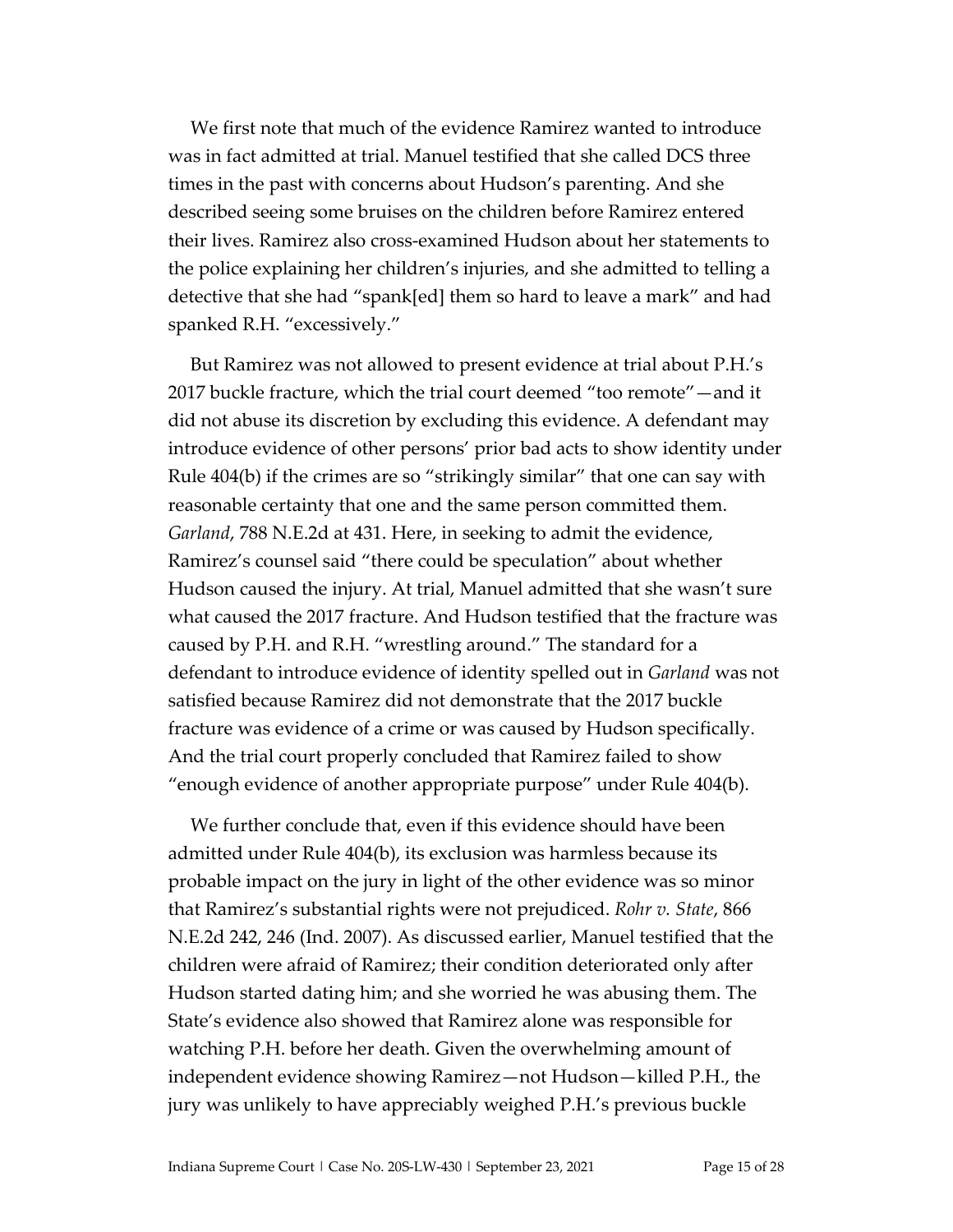fracture in Ramirez's favor. *See Williams v. State*, 714 N.E.2d 644, 652 (Ind. 1999).

## **III. The supplemental jury instruction does not warrant reversal.**

Ramirez next argues the trial court committed reversible error by supplementing the jury's instructions on what the State had to prove to find him guilty of murder. We review the "trial court's manner of instructing the jury for an abuse of discretion." *Inman v. State*, 4 N.E.3d 190, 201 (Ind. 2014) (citing *Cline v. State*, 726 N.E.2d 1249, 1256 (Ind. 2000)).

Before deliberations, the trial court gave this jury instruction on murder:

In this case, the State of Indiana has charged the Defendant as follows: Count I, Murder. That charge, omitting formal parts, reads as follows: On or about July 28, 2018, in Madison County, State of Indiana, Ryan Ramirez did knowingly or intentionally kill another human being, to wit: P.H. . . . The crime of Murder is defined as follows: A person who knowingly or intentionally kills another human being commits Murder, a Felony. Before you may convict the defendant of Murder as charged in Count I, the State must have proved each of the following beyond a reasonable doubt: The defendant; knowingly or intentionally, killed, P.H., a human being. If the State failed to prove each of these elements beyond a reasonable doubt, you must find the defendant not guilty of Murder, a Felony, as charged in Count I. . . . "Intentionally" is defined by statute as follows: A person engages in conduct "intentionally" if, when he engages in the conduct, it is his conscious objective to do so. "Knowingly" is defined by statute as follows: A person engages in conduct "knowingly" if, when he engages in the conduct, he is aware of a high probability that he is doing so.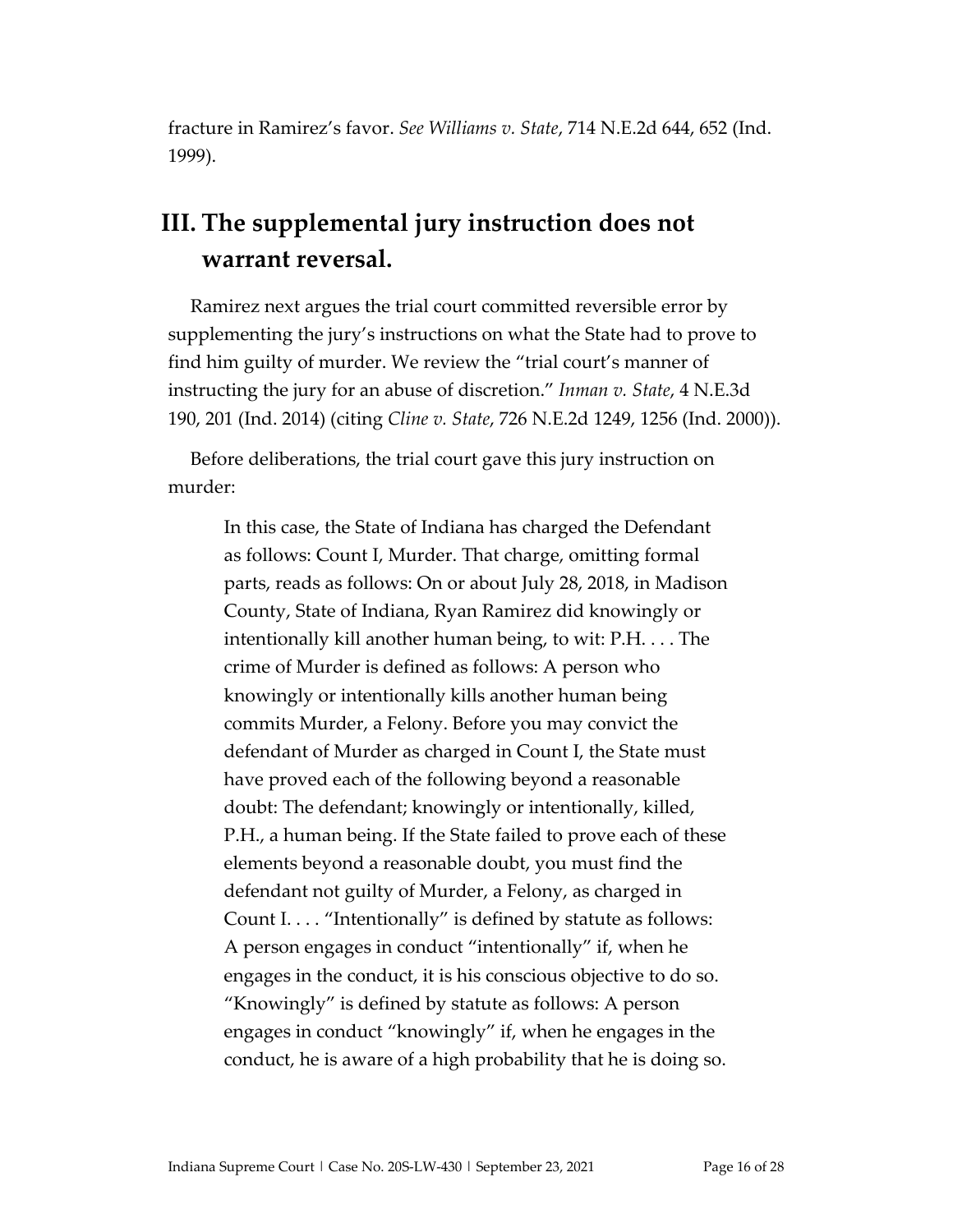Then, after a few hours of deliberation, the jury sent the trial court a question:

Is knowingly or intentionally causing harm that results in death constitute [sic] murder, the same as Instruction Number 4, "A person who knowingly or intentionally kills another human being commits murder, a felony[?]"

The State wanted the court to respond in the affirmative, and Ramirez objected. The trial court, unclear on what the jury was asking, requested clarification. The jury responded:

Is intentionally causing harm, that leads to death, the same as intentionally killing?

The State then argued there was a lacuna in the instructions that required a supplemental instruction. The trial court proposed one:

The State does not have to prove that a defendant specifically intended to kill another person for that defendant to be guilty of murder. It is enough for the State to show that a defendant knowingly inflicted an injury that resulted in the other person's death, and at the time he inflicted that injury, the defendant was aware of a high probability that said injury could cause the death of the other person.

Ramirez objected, arguing the instruction "watered down the definition of murder" and used the word "could" instead of "would." The court overruled his objection, and Ramirez then agreed that if the instruction were to be given, it should be formatted like the other instructions and simply sent back to the jury. With no objection from Ramirez, the court then numbered it the last instruction and sent it to the jurors.

Ramirez now challenges the supplemental instruction on three grounds: (1) giving it was an abuse of discretion because there was no legal lacuna in the original instructions; (2) its numbering and presentation made it stand out, which improperly influenced the jury; and (3) it misstated the law.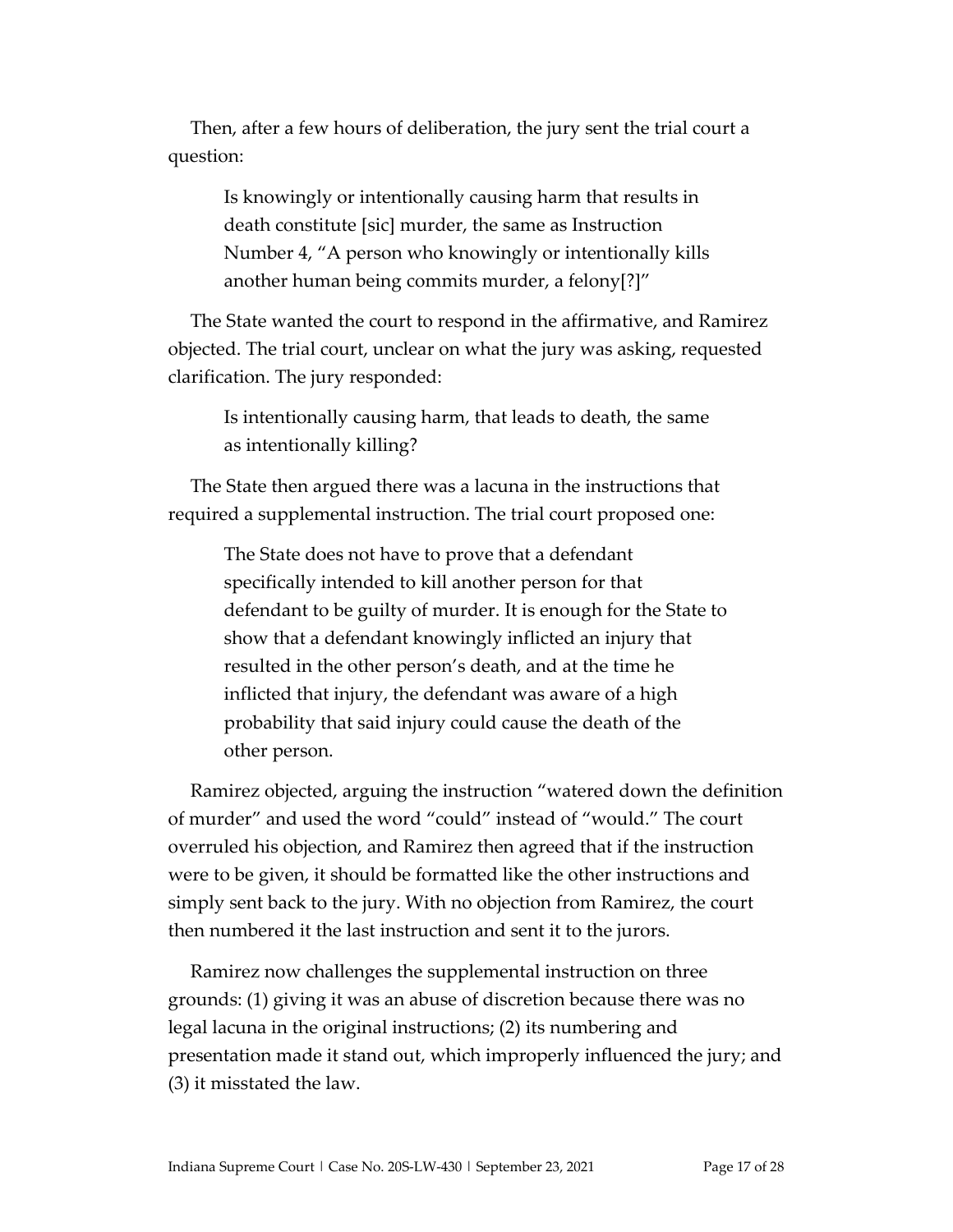Each argument lacks merit. As the State points out, because the jury asked a question about a relevant point of law, the trial court did not abuse its discretion in providing the supplemental instruction. Ramirez waived any argument about how the instruction was given. And, while the supplemental instruction may not have been carefully crafted, its flaws do not amount to instructional error and do not warrant reversal.

We first address Ramirez's argument that there was no legal lacuna or gap in the final instructions and, thus, the trial court abused its discretion by giving the supplemental instruction.

## **A. Trial courts are no longer required to find an error or legal lacuna—or gap—to give a supplemental jury instruction.**

Despite their inherently prejudicial nature, supplemental jury instructions can avert mistrials; and we've noted their potential to assist a deliberating jury. *See Ronco v. State*, 862 N.E.2d 257, 259–60 (Ind. 2007). To that end, our General Assembly enacted a statute in 1998 that provides,

If, after the jury retires for deliberation . . . the jury desires to be informed as to any point of law arising in the case; the jury may request the officer to conduct them into court, where the information required shall be given in the presence of, or after notice to, the parties or the attorneys representing the parties.

Ind. Code § 34-36-1-6 (2020).

Since that statute's enactment, our caselaw has evolved to recognize that it empowers trial courts to respond to a greater range of questions from juries.

Our prior precedent required a trial court to identify "an error or legal lacuna in the final instructions" before issuing a supplemental instruction in response to a jury's question. *Jenkins v. State*, 424 N.E.2d 1002, 1003 (Ind. 1981). This Court observed that "[t]he path is extremely hazardous for the court that would depart from the body of final instructions and do other than reread the final instructions in responding to jury questions," and we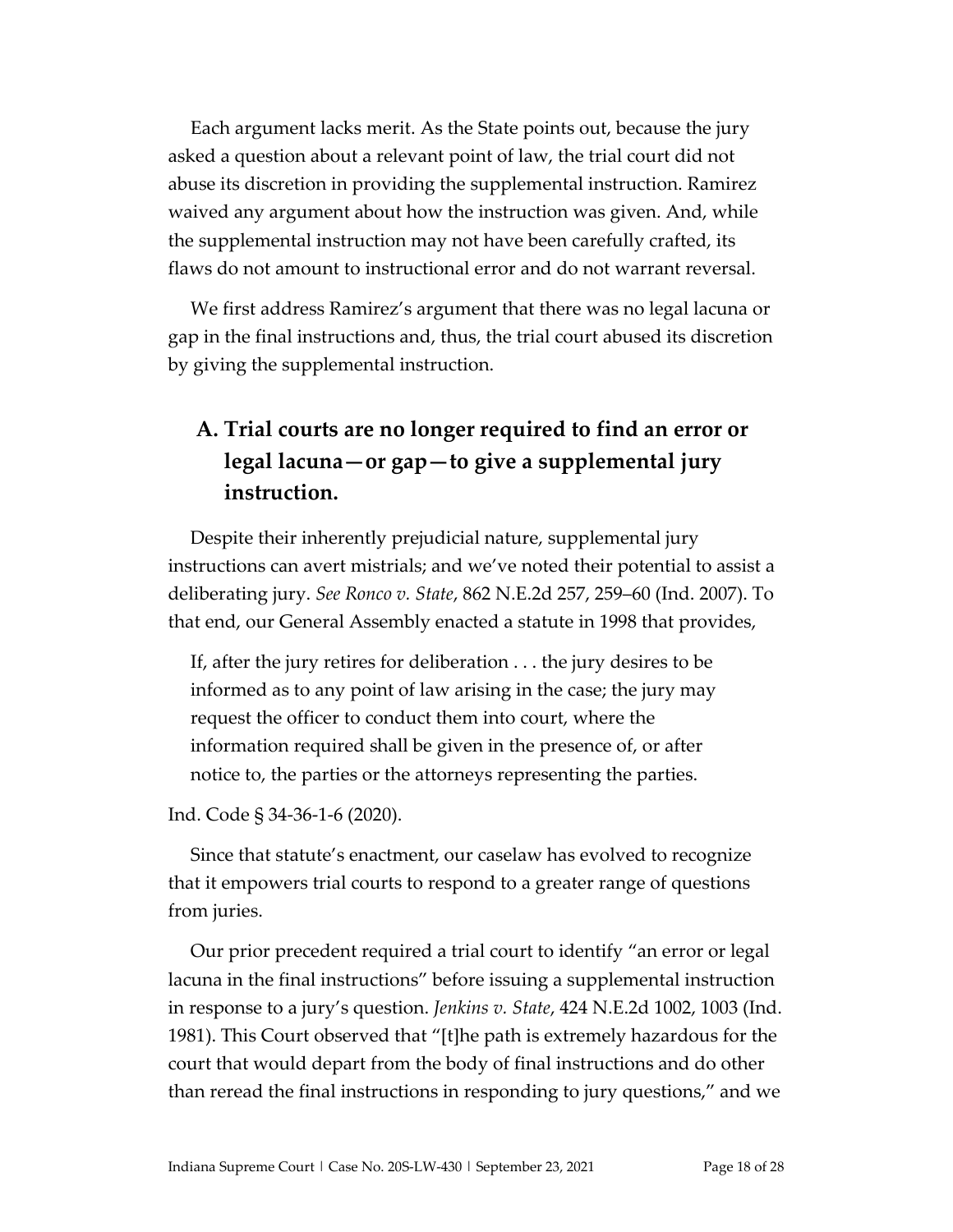noted that "[s]uch a departure will be warranted in only the most extreme circumstances." *Id*. at 1003. And this cautionary language was supported by compelling public policy reasons. Giving a supplemental jury instruction can inadvertently overemphasize an issue, potentially "tell[ing] the jury what it ought to do concerning that issue." *Crowdus v. State*, 431 N.E.2d 796, 798 (Ind. 1982); *see also Wallace v. State*, 426 N.E.2d 34, 36 (Ind. 1981) (citing *Brannum v. State*, 267 Ind. 51, 57, 366 N.E.2d 1180, 1184 (1977)). Supplemental jury instructions also have "a special potential for prejudice" because, by the time they are given—after closing arguments and the initial instructions—a defendant has already chosen one theory of the case and it is too late to change course and adopt another one that would be in line with the new instruction. *State v. Bircher*, 132 A.3d 292, 307 (Md. 2016) (Watts, J., dissenting).

But since enactment of Indiana Code section 34-36-1-6, we have generally recognized the statute's "policy of greater flexibility in jury management," empowering—indeed, requiring—a trial court to respond to a jury's question when it determines, in its discretion, that the question concerns "a point of law involved in the case." *Ronco*, 862 N.E.2d at 260; *see also Henri v. Curto*, 908 N.E.2d 196, 205 (Ind. 2009); *Foster v. State*, 698 N.E.2d 1166, 1170 (Ind. 1998). In *Henri*, this Court tried to reconcile opinions predating the statute with the statutory language by narrowly construing the phrase "any point of law arising in the case"—requiring a court's response "only when the jury question 'points up an error or legal lacuna in the final instructions.'" 908 N.E.2d at 205 (quoting *Foster*, 698 N.E.2d at 1171). In *Inman*, however, we did not require a lacuna; rather, we simply observed that "the trial court was obligated to respond to the jury's inquiry into the definition of 'asportation,' a point of law. And that is exactly what the trial court did." 4 N.E.3d at 201.

Consistent with both *Inman* and the plain language of Indiana Code section 34-36-1-6, we hold that a trial court is no longer required to identify a legal lacuna in the final instructions before responding to a jury's question pertaining to "any point of law arising in the case." The statutory phrase requires only that a jury's question seek information concerning a legal issue before it. *See State v. Hancock*, 65 N.E.3d 585, 587 (Ind. 2016) (noting that, to discern the legislature's intent, "we look to the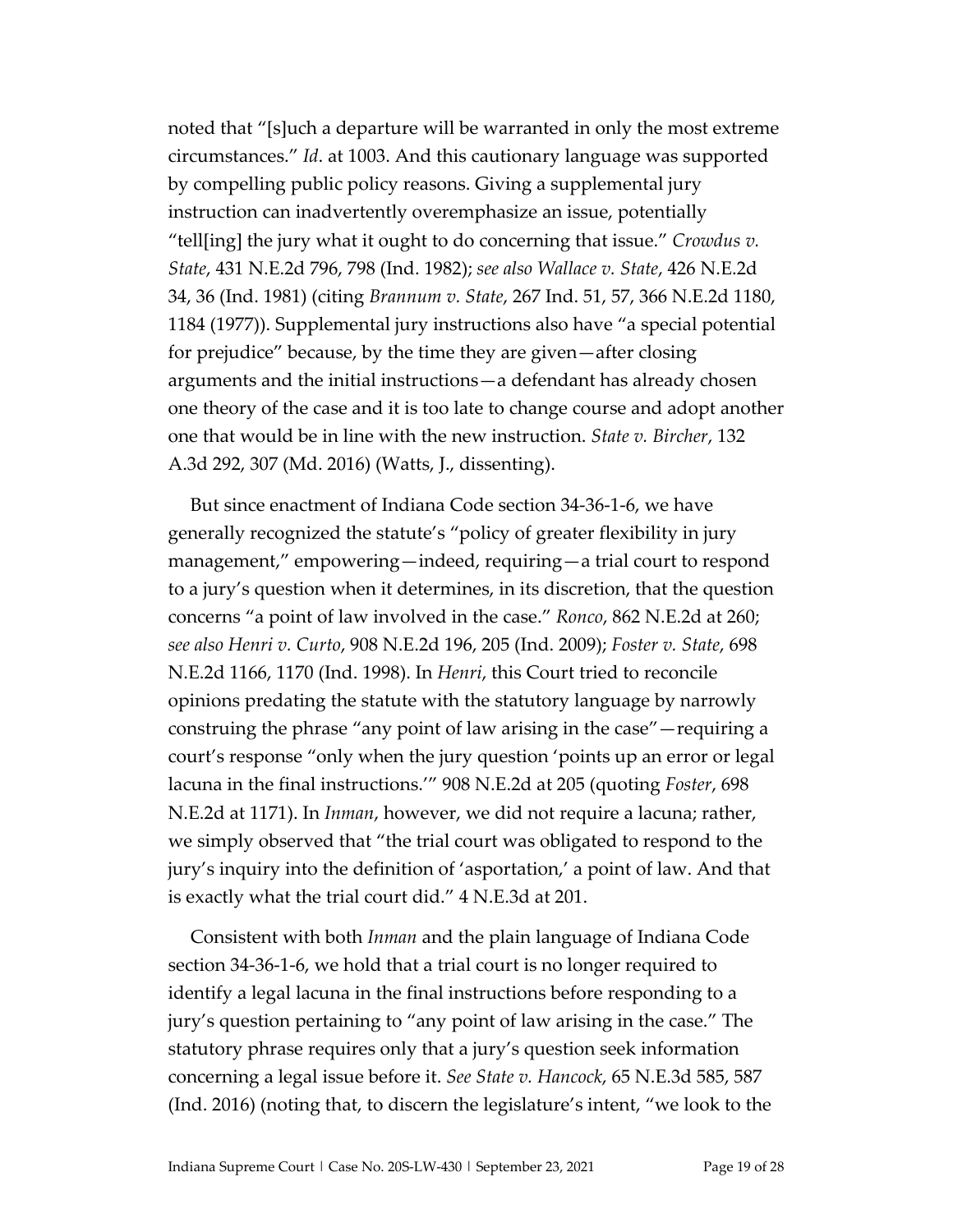statutory language itself and give effect to the plain and ordinary meaning of statutory terms").

Accordingly, regardless of whether there was a legal lacuna, the trial court did not abuse its discretion by giving the supplemental instruction. The jury specifically asked whether "intentionally causing harm, that leads to death [is] the same as intentionally killing?" This question clearly seeks clarification on a "point of law arising in the case." I.C. § 34-36-1- 6(2). Murder is a results-based crime; and the lay jury sought guidance on how "intentionally" and "knowingly" apply to a defendant, like Ramirez, who didn't simply shoot his victim in the head but rather inflicted an injury that resulted in death. The jury thus asked the trial court whether it was enough for the State to show Ramirez intentionally injured P.H. or whether it had to prove more, and the trial court was required to answer the question. The court did so by incorporating into its supplemental instruction bracketed language from Indiana's pattern jury instruction on culpability that can be included when a defendant has been charged with causing a result by his conduct. *See* Ind. Pattern Crim. Jury Inst. 9.0120.

While supplemental jury instructions should be given cautiously due to their prejudicial potential, we recognize the greater flexibility trial courts have under Indiana Code section 34-36-1-6(2) when responding to jury questions.

We now discuss Ramirez's claim regarding how the instruction was given.

### **B. Ramirez waived any claim relating to how the supplemental instruction was given to the jury.**

Ramirez asserts that the manner in which the instruction was given was improper. The State counters that Ramirez waived this argument by raising it for the first time on appeal. We agree with the State.

When giving a supplemental instruction, the trial court must reread the entire set of final instructions in the presence of the jury and parties. I.C. § 34-36-1-6; *Dowell v. State*, 973 N.E.2d 58, 60 (Ind. Ct. App. 2012) (citing *Graves v. State*, 714 N.E.2d 724, 726 (Ind. Ct. App. 1999)). And when a new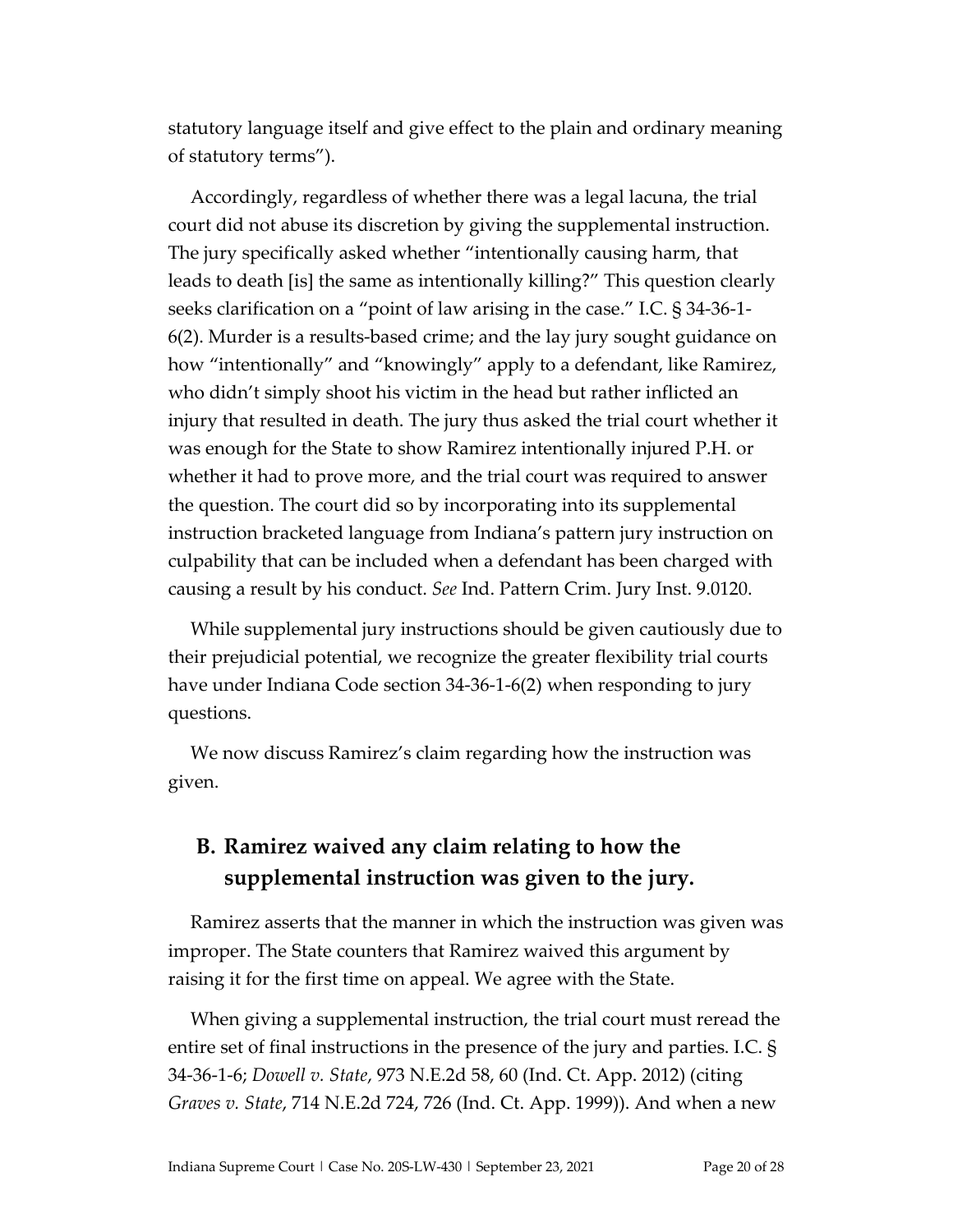instruction is added, it should not be inserted first or last, "where it would stand out," but it should rather be assigned "a natural and logical position amongst the other instructions." *Hero v. State*, 765 N.E.2d 599, 603 (Ind. Ct. App. 2002)*, trans. denied*. Again, this is because giving a supplemental jury instruction runs the risk of inadvertently emphasizing that particular point of law "as being of primary importance" or telling the jury how it ought to decide the issue. *Wallace*, 426 N.E.2d at 36.

Here, the trial court asked the parties if they had "[a]ny preferences" for how the supplemental instruction would be given. The trial judge offered to either send it back to the jury room as a written instruction, or bring the jury and Ramirez back, read it in open court, and provide it in writing with the other closing instructions. The State indicated its preference that the instruction be put in writing and sent to the jury, and Ramirez's counsel replied, "We would agree." The trial court confirmed this procedure and indicated it would give the supplemental instruction the next consecutive instruction number. Ramirez did not object.

Ramirez asserted at oral argument that he agreed only to put the instruction in writing—not to send it back to the jury by itself. Still, at the very least, Ramirez did not object to this procedure; and so the issue is waived on appeal. *Downs v. State*, 656 N.E.2d 849, 853 (Ind. Ct. App. 1995). Finally, Ramirez also conceded at oral argument that he did not assert a fundamental error argument in his appellate brief.

We now discuss Ramirez's challenges to the supplemental instruction's substance.

#### **C. The supplemental instruction did not misstate the law.**

Ramirez identifies three potential problems with how the instruction stated the law. First, he argues that the instruction's definition of "knowingly" improperly used the word "could" instead of "would." He then claims that the court failed to define "intentionally" along with "knowingly." And finally, he asserts that the instruction was incorrectly phrased in terms of what the State did not have to prove. None of these alleged errors require reversal.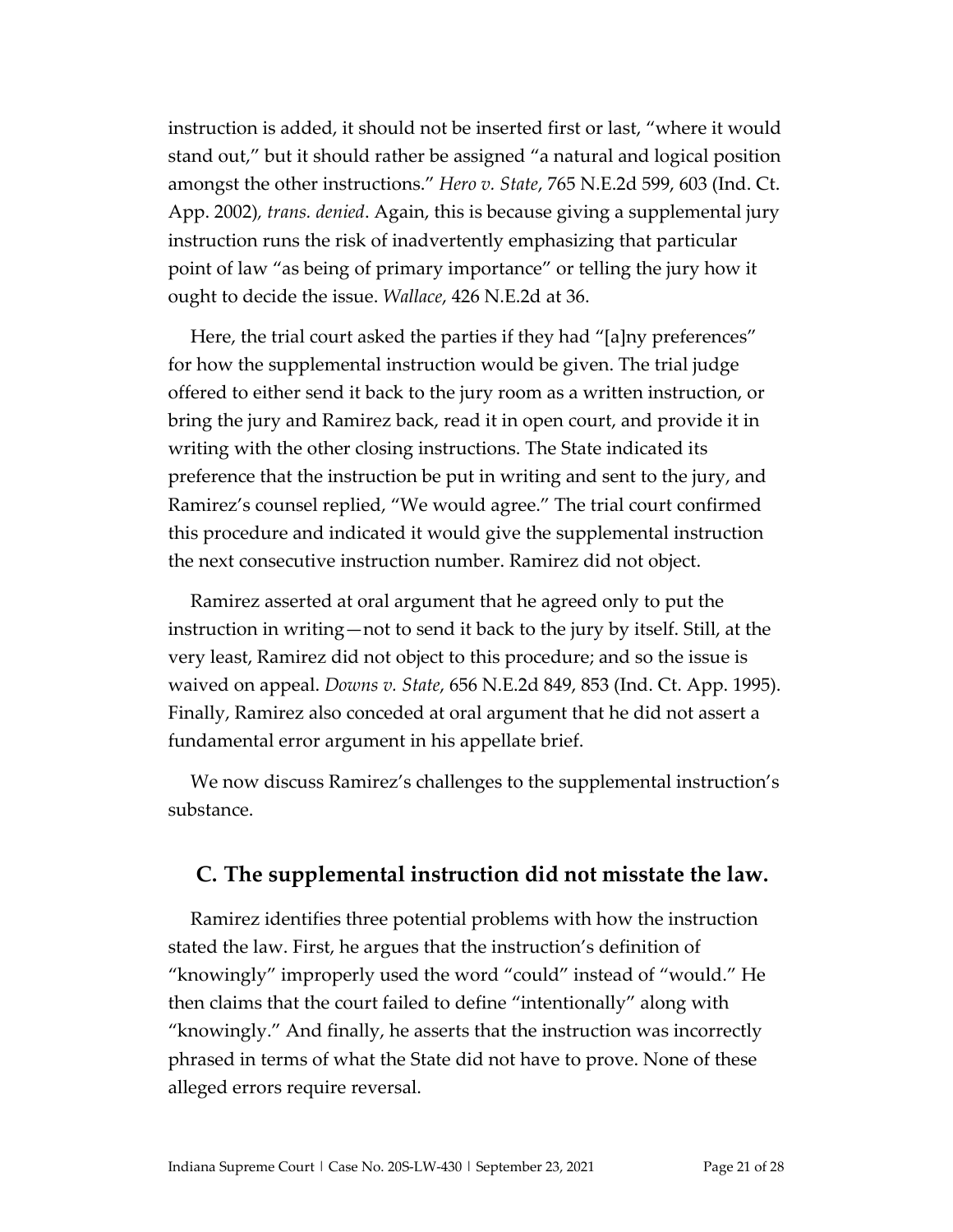Here, the instruction described the level of culpability required for the jury to find Ramirez "knowingly" killed P.H.: his awareness "of a high probability that said injury **could** cause the death of the other person." We acknowledge that the word "could" does not appear in the statutory language or the pattern jury instruction. *See* Ind. Code § 35-41-2-2(b) (2020); Ind. Pattern Crim. Jury Inst. 9.0120. But although a jury instruction on a statute "is presumptively correct" if it tracks "verbatim" the language of a statute, the inverse isn't true. *Campbell v. State*, 19 N.E.3d 271, 277 (Ind. 2014). That is, an instruction cannot be said to misstate the law just because it contains language not included in a statute. *Id.* And while it is "preferred practice" to use pattern jury instructions, we do not require it. *See O'Connell v. State*, 970 N.E.2d 168 (Ind. Ct. App. 2012). As we explained in *Dill v. State*, "The purpose of a jury instruction 'is to inform the jury of the law applicable to the facts without misleading the jury and to enable it to comprehend the case clearly and arrive at a just, fair, and correct verdict.'" 741 N.E.2d 1230, 1232 (Ind. 2001). Thus, the instruction here isn't incorrect simply because it doesn't track the statute or the pattern instruction; rather, it must correctly inform the jury of the law. And, as we explain below, the supplemental instruction here did not misstate the law by using "could" instead of "would."

"Could" and "would" do have distinct meanings. "Could" is a pasttense form of the word "can" and is "used to indicate possibility." *Can*, Merriam-Webster's Collegiate Dictionary (11th ed. 2003). On the other hand, "would" is used "to express probability or presumption." *Would*, Merriam-Webster's Collegiate Dictionary (11th ed. 2003)

Although the supplemental jury instruction says "could" instead of "would," that word is prefaced by requiring that the jury must find the defendant aware of "a **high probability** that said injury could cause the death of the other person." In context, the instruction's use of the phrase "high probability" clearly told the jury that a probability—not a possibility—was required. And while language used in an appellate opinion is not necessarily appropriate for a jury instruction, *Thomas v. State*, 774 N.E.2d 33, 36 (Ind. 2002), we also note that appellate courts have used "could" instead of "would" when describing the level of culpability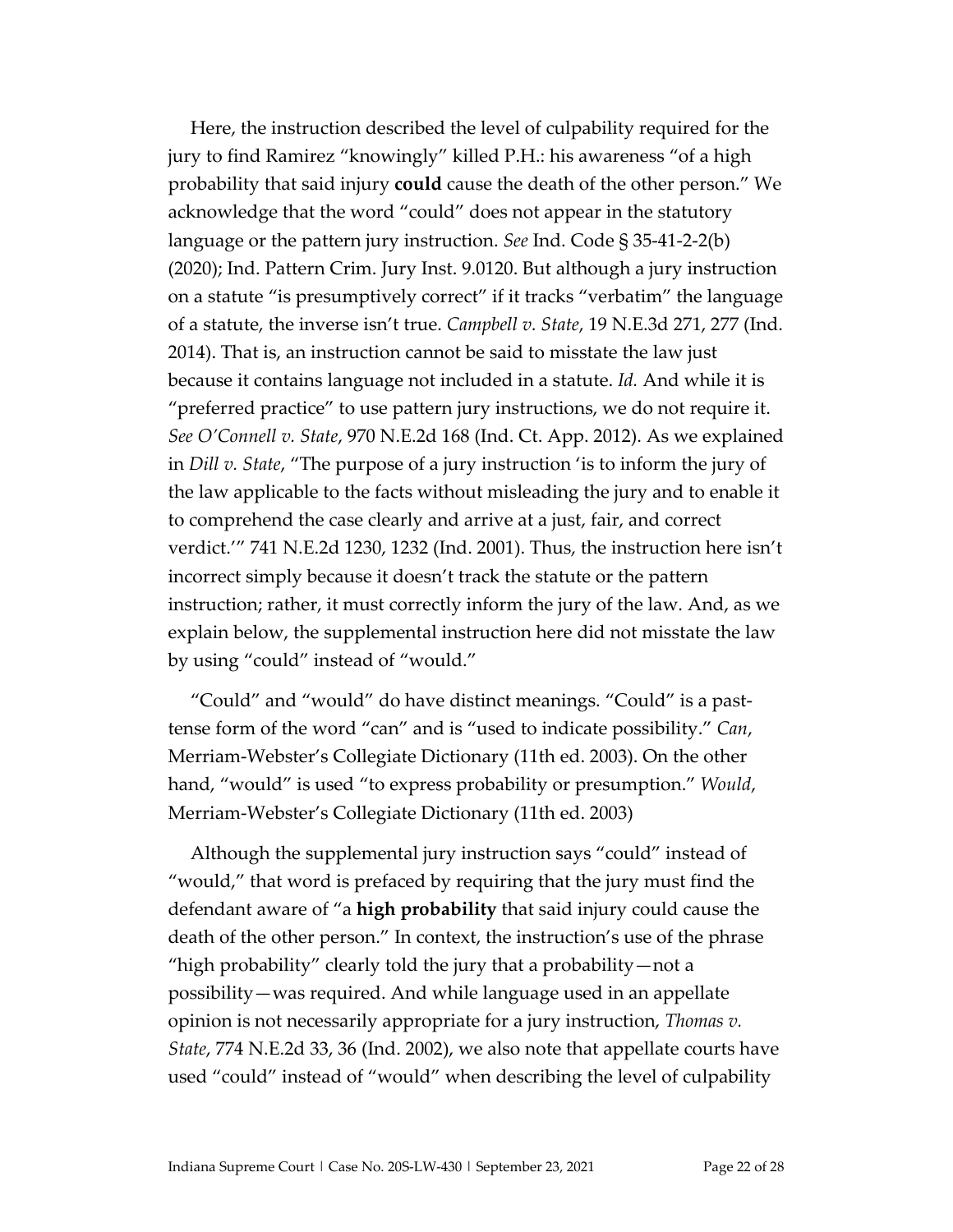required to find that a defendant "knowingly" killed a victim. *See, e.g.*, *Jones v. State*, 689 N.E.2d 722, 725 (Ind. 1997).

We now turn to Ramirez's other arguments—that the trial court should have defined "intentionally" along with "knowingly" in the instruction and should not have phrased the instruction in terms of what the State did not have to prove. The supplemental jury instruction did not misstate the law by defining only "knowingly" because the State was required to prove that Ramirez "knowingly" **or** "intentionally" killed P.H. I.C. § 35- 42-1-1(1). Likewise, by answering the jury's question in terms of what the State did not have to prove instead of what it did, the instruction did not incorrectly state the law. Rather, the supplemental instruction specifically responded to the jury's question about whether "intentionally causing harm, that leads to death," is "the same as intentionally killing."

Importantly, the full original instruction was already available to the jury. That instruction provided the statutory definitions for both "knowingly" and "intentionally" and stated that "the State must have proved . . . beyond a reasonable doubt" that Ramirez "knowingly or intentionally, killed, P.H." To be sure, the supplemental instruction could have been more carefully crafted. But it did not misinform the jury.

We finally address the State's argument that any flaws in the supplemental instruction, even viewed cumulatively, would not warrant reversal.

### **D. Any errors in the instruction would not warrant reversal.**

At oral argument, Ramirez argued that the issues with the supplemental jury instruction, together, produced "a synergistic effect that worked more substantial prejudice" against his rights. We disagree.

An instructional error will result in reversal when we "cannot say with complete confidence that a reasonable jury would have rendered a guilty verdict had the instruction not been given." *Dill*, 741 N.E.2d at 1233 (cleaned up).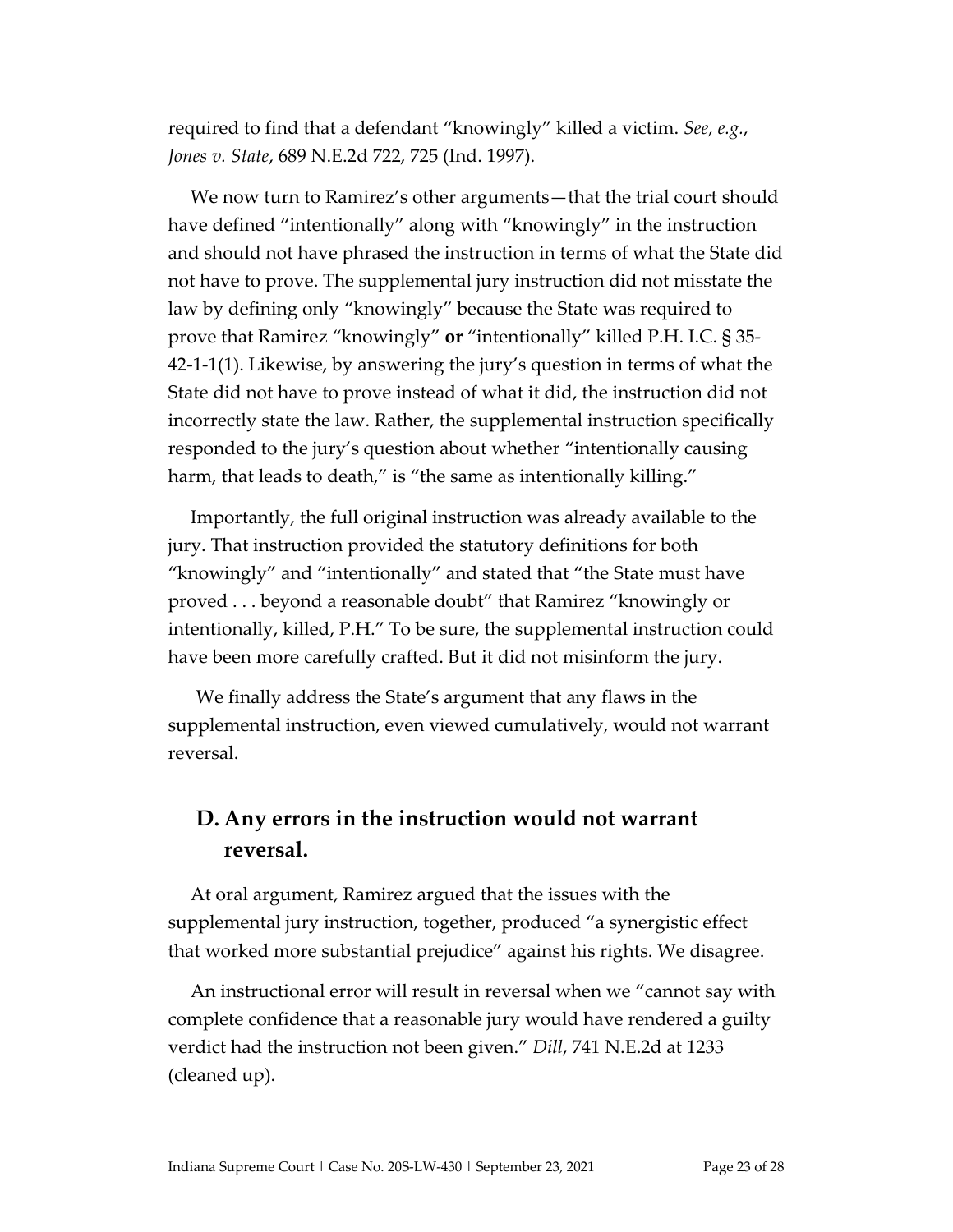Here, the supplemental jury instruction did not impact Ramirez's substantial rights. Although the State was required to prove that Ramirez possessed the required level of culpability for murder, Ramirez's defense focused on identity—that Hudson or R.H. inflicted P.H.'s injuries—not whether P.H.'s injuries were inflicted with the requisite scienter. And considering all the evidence, including the nature and severity of P.H.'s injuries, a reasonable jury would have found the intent element satisfied. Because we can say with complete confidence that a reasonable jury would have otherwise rendered a guilty verdict, any errors in the supplemental jury instruction would not warrant reversal.

We now address Ramirez's arguments pertaining to his LWOP sentence.

## **IV. The "torture" LWOP statutory aggravator was supported by sufficient evidence.**

The State can seek an LWOP sentence by alleging at least one statutory aggravator under Indiana Code section 35-50-2-9(a). But before that sentence can be imposed, the jury must find that the State has proven beyond a reasonable doubt that the statutory aggravator or aggravators exist and outweigh any mitigators. I.C. § 35-50-2-9(l).

When the jury recommended LWOP, it found the State proved two aggravating circumstances beyond a reasonable doubt: "that P.H. was less than twelve (12) years of age" and that "Ramirez tortured P.H. while P.H. was alive." And the jury also determined that these aggravators outweighed any mitigating circumstances. Ramirez challenges only the sufficiency of the evidence supporting the torture aggravator.

When assessing whether an LWOP statutory aggravator is supported by sufficient evidence, we apply the same standard of review that governs other sufficiency claims. *Washington v. State*, 808 N.E.2d 617, 626 (Ind. 2004). This Court considers only the probative evidence and reasonable inferences supporting the verdict to conclude "whether there is substantial evidence on which a reasonable trier of fact could find the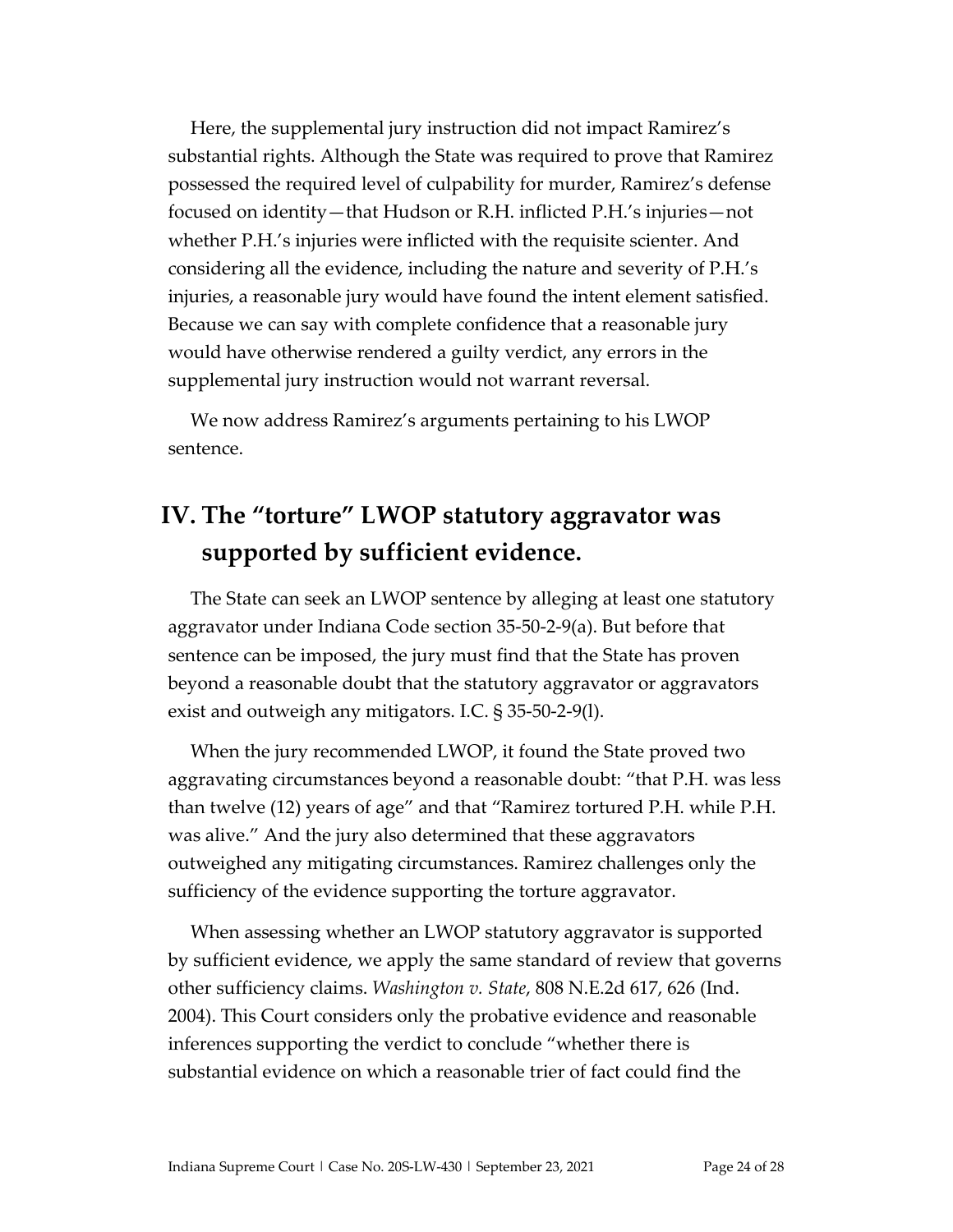aggravator beyond a reasonable doubt." *Tate v. State*, 161 N.E.3d 1225, 1232 (Ind. 2021). We will not, however, reweigh the evidence. *Id.* 

"Torture" is not defined in the life without parole statute. I.C. § 35-50-2- 9(b)(11)(A). But our decisions have defined it as "either the intentional infliction of a prolonged period of pain or punishment for coercive or sadistic purposes; or the gratuitous infliction of an injury substantially greater than that required to commit the underlying crime." *Tate*, 161 N.E.3d at 1232 (citing *Nicholson v. State*, 768 N.E.2d 443, 447 (Ind. 2002)). Ramirez recognizes that, viewed most favorably to the verdict, the evidence shows he "physically abused P.H. over time and beat her to death." But he argues there is no evidence demonstrating that he "abused P.H. for sadistic or coercive reasons."

This Court, however, observed in *Tate* that a jury is not foreclosed from "relying on the number and nature of the victim's injuries" when determining whether a defendant tortured a victim. *Tate*, 161 N.E.3d at 1233. And, as in *Tate*, the evidence of P.H.'s injuries was sufficient for the jury to reasonably infer that Ramirez indulged a sadistic impulse. *See id.* P.H. died from "multiple blunt force injuries"; and a severe impact tore her liver in two places, causing internal bleeding so severe that almost half of the blood in her body was in her abdomen. Trauma to P.H.'s head also caused a skull fracture and internal bleeding along the top left side of her brain.

Ramirez also asserts that the torture aggravator is unsupported because the jury "seemed to find" that he killed P.H. "knowingly" but not "intentionally." But even if that were the case, the torture aggravator unlike other statutory aggravating circumstances—does not expressly require a defendant to have "intentionally" killed the victim. *Compare* I.C. § 35-50-2-9(b)(11), *with* I.C. § 35-50-2-9(b)(1). Because the jury could, from the evidence of P.H.'s injuries, reasonably infer that Ramirez intentionally inflicted "an appreciable period of pain or punishment" to indulge a sadistic impulse, the torture aggravator was supported by sufficient evidence. *Nicholson*, 768 N.E.2d at 447.

But even if we were to find the torture aggravator unsupported, we would not be required to reverse Ramirez's LWOP sentence. This is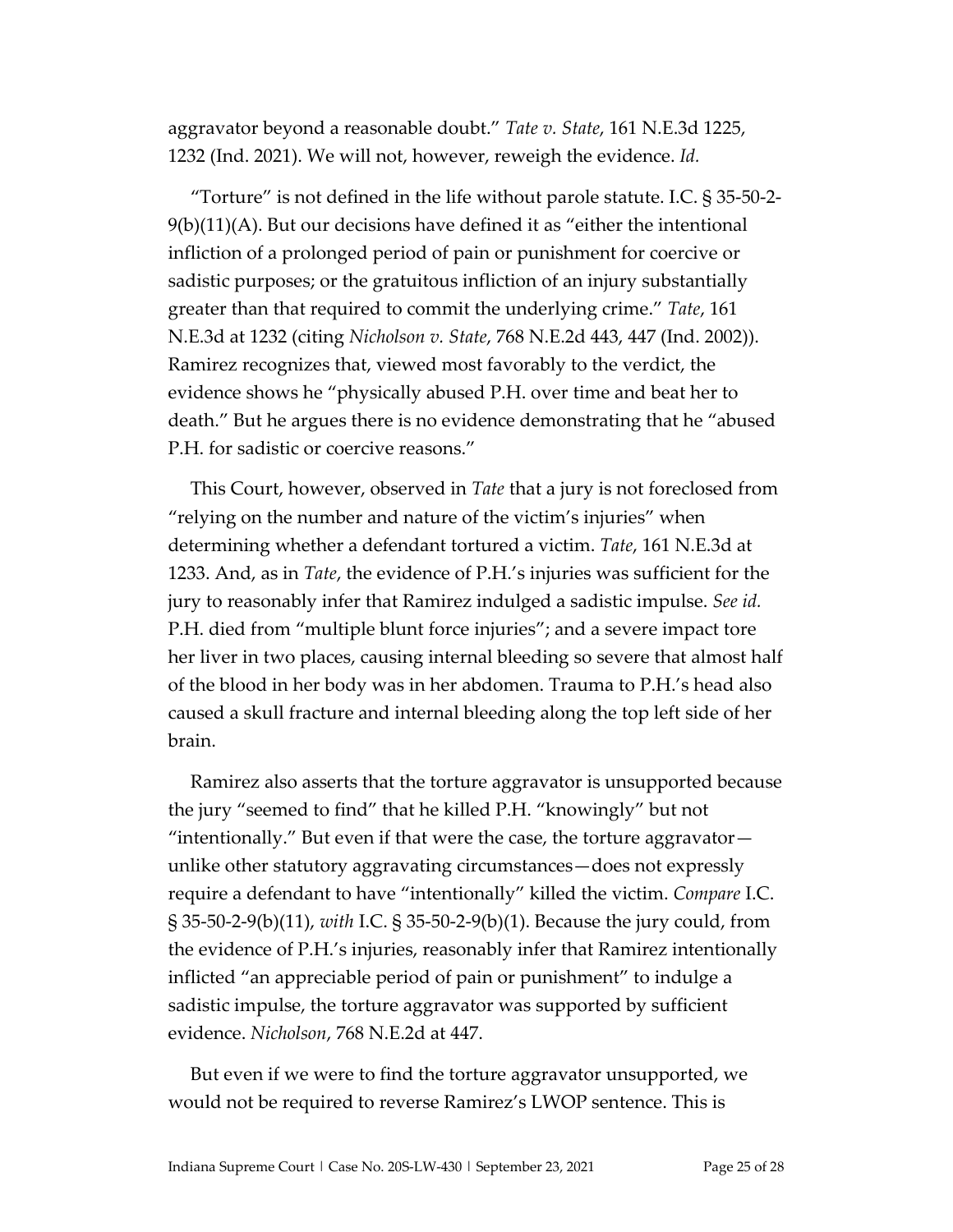because the jury would have been just as likely to recommend an LWOP sentence based solely on the murder-of-a-child aggravator, which Ramirez does not challenge. *See Tate*, 161 N.E.3d at 1234; *Cardosi v. State*, 128 N.E.3d 1277, 1290 (Ind. 2019). Citing *Ring v. Arizona*, 536 U.S. 584, 588–89 (2002), Ramirez argues that only the jury could determine as a finding of fact whether the murder-of-a-child aggravator outweighed any mitigating evidence. But our Court has already rejected that argument and held that determining whether aggravating factors outweigh any mitigating circumstances "is not a finding of fact" and "does not increase the penalty of the crime." *Covington v. State*, 842 N.E.2d 345, 351 (Ind. 2006) (quoting *Pruitt v. State*, 834 N.E.2d 90, 112 (Ind. 2005)). And we further point out that Ramirez presented little mitigating evidence and does not contend that the mitigation evidence he presented outweighed the murder-of-achild aggravator. We thus hold that Ramirez's murder of P.H., a toddler, sufficiently supported his LWOP sentence.

## **V. Ramirez's LWOP sentence is graduated and proportioned to the nature of his offense.**

Ramirez next claims that his LWOP sentence violates Article 1, Section 16 of the Indiana Constitution, which requires all penalties to be "proportioned to the nature of the offense." And when, as here, a defendant asserts that a sentence is unconstitutional as applied, our standard for reviewing such challenges depends upon the penalty at issue. *Shoun v. State*, 67 N.E.3d 635, 641 (Ind. 2017). Because Ramirez's LWOP sentence is not based upon prior offenses, we simply ask whether it is graduated and proportioned to the nature of his offense. *Id.* 

Here, the nature of Ramirez's offense is so severe that it cannot be said that his LWOP sentence is disproportionate. *Id.* at 642. Ramirez brutally murdered a toddler who was entrusted to his care. P.H. bled to death within hours from multiple severe blunt force injuries. And, even if the jury concluded that Ramirez killed P.H. "knowingly" but not "intentionally," his LWOP sentence was still graduated and proportioned to the nature of his offense.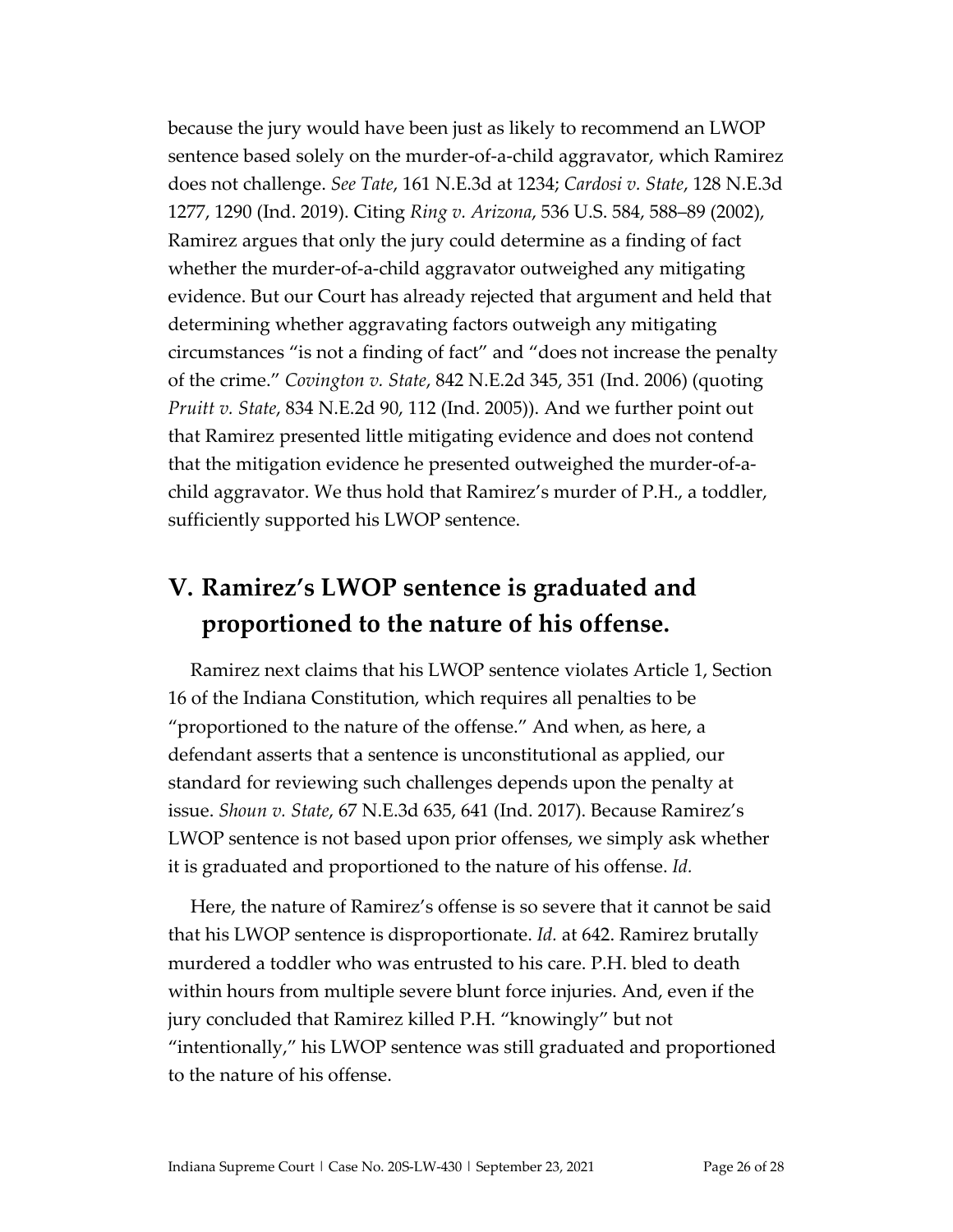# **VI. Ramirez's LWOP sentence is not inappropriate under Indiana Appellate Rule 7(B).**

We finally address Ramirez's claim under Indiana Appellate Rule 7(B), which allows us to revise a sentence if it is "inappropriate in light of the nature of the offense and the character of the offender." Our principal task is "to attempt to leaven the outliers"—not to achieve a "correct" result in every case. *Cardwell v. State*, 895 N.E.2d 1219, 1225 (Ind. 2008). And the defendant bears the burden to persuade us that the sentence imposed is inappropriate. *Anglemyer v. State*, 868 N.E.2d 482, 494 (Ind. 2007)*, clarified on reh'g*, 875 N.E.2d 218 (Ind. 2007). Ramirez asks us to exercise this constitutional power to revise his LWOP sentence but does not argue that we should reduce his sentence for his neglect of a dependent conviction.

Regarding the nature of the offense, Ramirez recognizes that P.H.'s murder was a "severe crime." Yet Ramirez claims the jury found him to have killed P.H. "knowingly" but not "intentionally," and his LWOP sentence is inappropriate in light of that lesser degree of culpability. But even assuming Ramirez did not "intentionally" kill P.H., he has not presented any compelling evidence portraying the nature of the offense in a positive light. *See Stephenson v. State*, 29 N.E.3d 111, 122 (Ind. 2015).

Ramirez likewise has failed to show that his LWOP sentence is an outlier in light of his character. Although Ramirez had no prior criminal history, he was entrusted with caring for two young and defenseless children; and he violated that position of trust, which paints his character in a negative light. *See Gauvin v. State*, 883 N.E.2d 99, 105 (Ind. 2008). Overall, considering the extent of the pain and suffering Ramirez inflicted on P.H. and R.H., his LWOP sentence is not an outlier in need of leavening.

## **Conclusion**

For all the foregoing reasons, we affirm the trial court.

David, Massa, Slaughter, and Goff, JJ., concur.